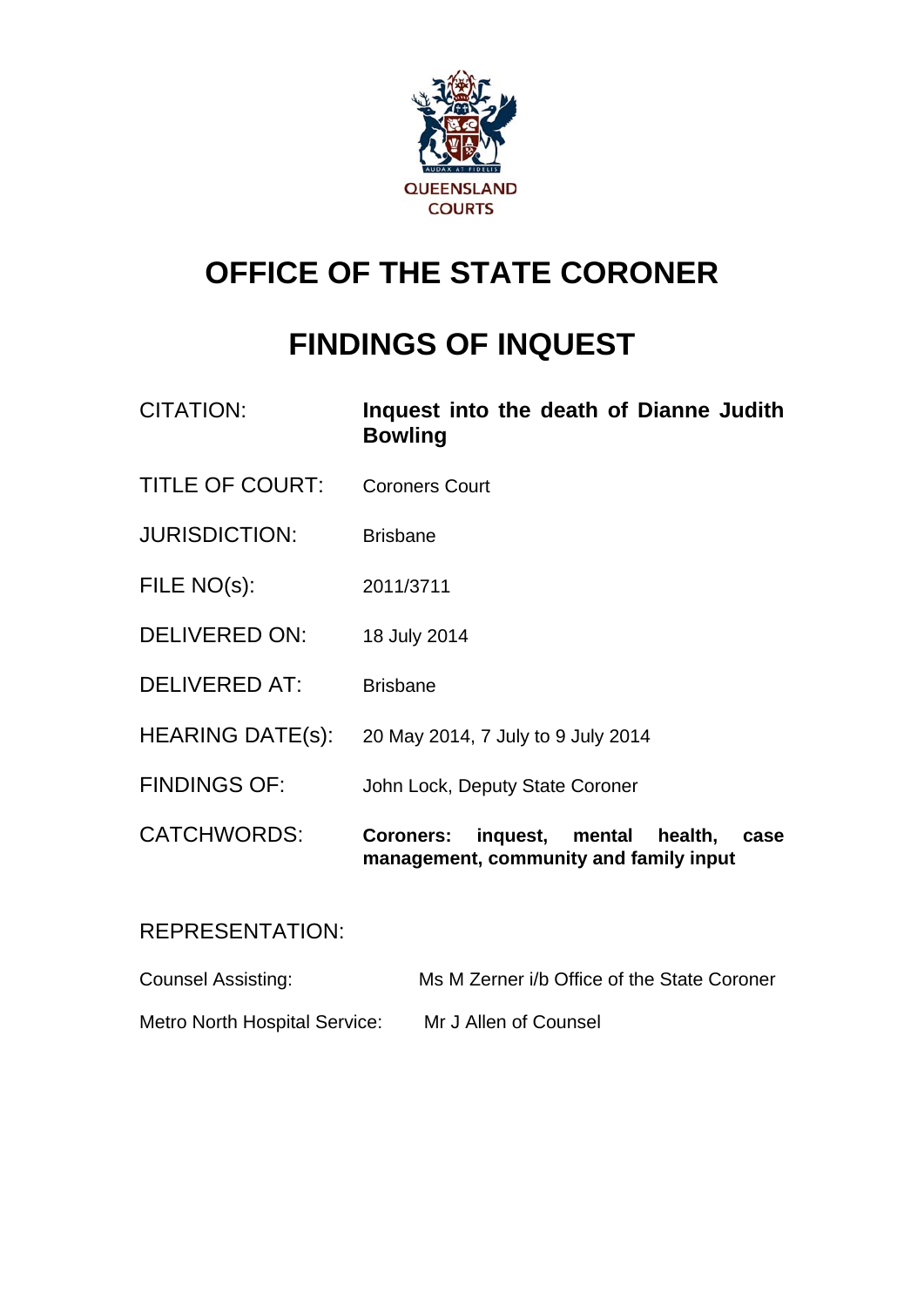## **Table of contents**

| Whether the assessment and treatment of the deceased by the Prince     |     |
|------------------------------------------------------------------------|-----|
| Charles Hospital Mental Health Service, including the Community Mental |     |
| Health Team was appropriate and adequate in the four weeks leading up  |     |
|                                                                        | 24  |
| The adequacy of the policies and procedures of the Prince Charles      |     |
| Hospital                                                               | 25  |
|                                                                        | .25 |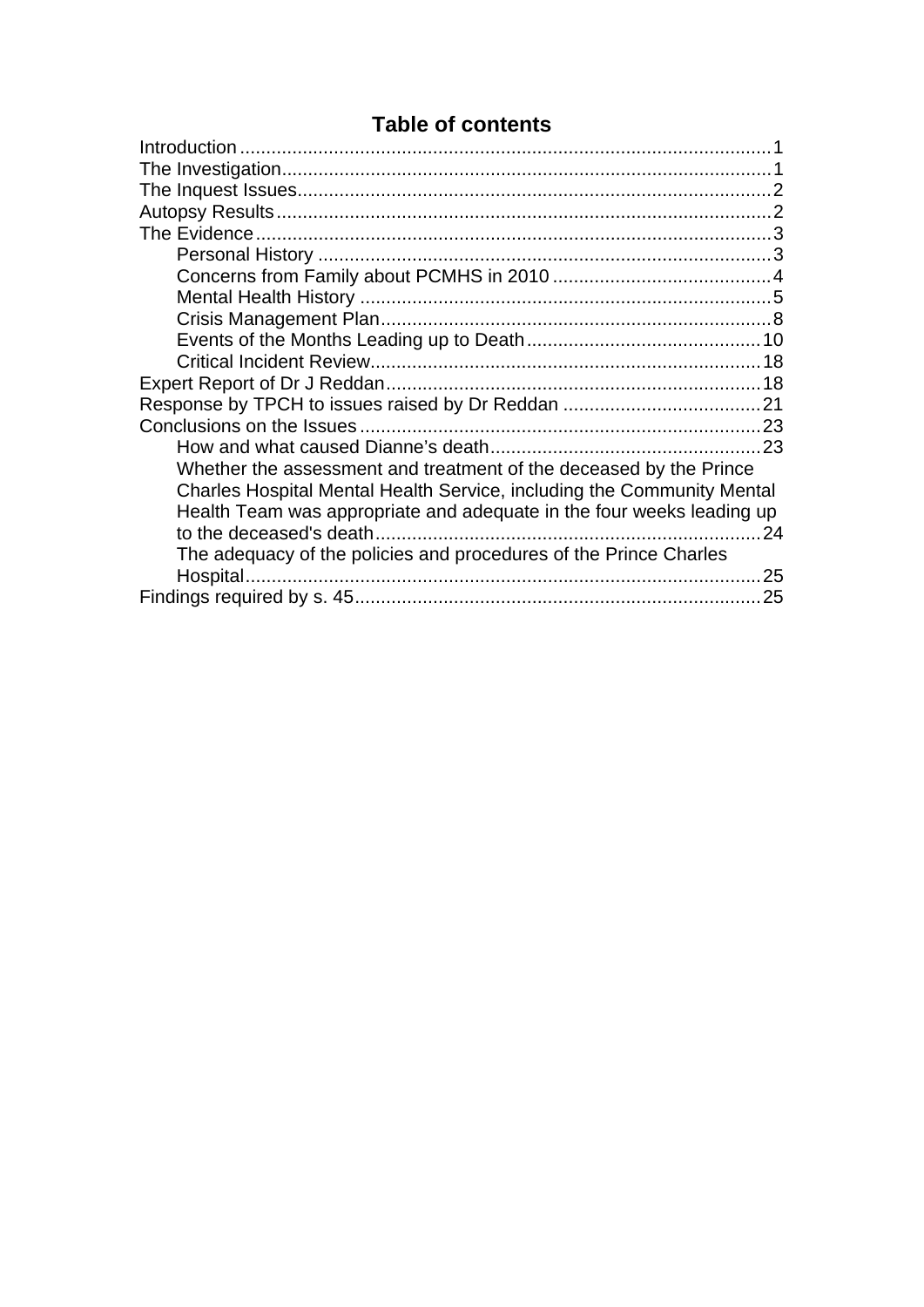## <span id="page-2-0"></span>**Introduction**

Dianne Judith Bowling was aged 59. Dianne also used a preferred name of Deanne. In this inquest decision I have adopted her formal birth name.

Dianne was on a disability pension with her financial affairs managed by the Public Trustee Office. Dianne had a very lengthy history of mental health issues and had been receiving treatment from psychiatrists over many years. She suffered from mood swings, depression and alcohol abuse. The formal diagnosis was Bipolar 1 Disorder. She was prescribed a number of medications. Dianne was under the care of the Prince Charles Hospital Mental Health Service (PCMHS), as well as receiving support from a number of community agencies and her brother, Christopher Edward Baker.

On 30 October 2011, a carer from Commonwealth Respite Services was visiting Dianne for a regular fortnightly appointment. When she received no answer to her knocking on the door she followed procedure and contacted Dianne's next of kin. The carer picked up Dianne's brother, Christopher Baker. They found Dianne in her bedroom lying on her bed neatly covered with a small blanket. It was reported that a number of empty medical prescription packets were found. Dianne was not breathing. Ambulance officers were called but she was clearly deceased when they arrived.

The cause of death was determined to be 'mixed drug toxicity'.

## <span id="page-2-1"></span>**The investigation**

Given Dianne's long-term mental health history, an intentional taking of her own life could not be excluded on those facts. Her history indicated that on a number of occasions she had taken impulsive overdoses of prescribed medications, usually when she was experiencing an exacerbation of her psychiatric symptoms. Her current medications included thyroxine, metoprolol, olanzapine, quetiapine, sodium valproate and temazepam. All these drugs were found in her system and one at a toxic level.

Equally, the history and circumstances could suggest this was an overdose of medication taken in the context of a recent exacerbation of mental health symptoms but without an intention to take her life. In that respect the finding remained undetermined.

Concerns were also raised by her brother, Christopher Baker and a carer advocate about the treatment and care provided by the PCMHS.

The concerns raised included:

- a. a case manager overruling a GP's request in 2010 that she be admitted (referred to the HQCC for investigation)
- b. recurrent emotional problems in the few days prior to her death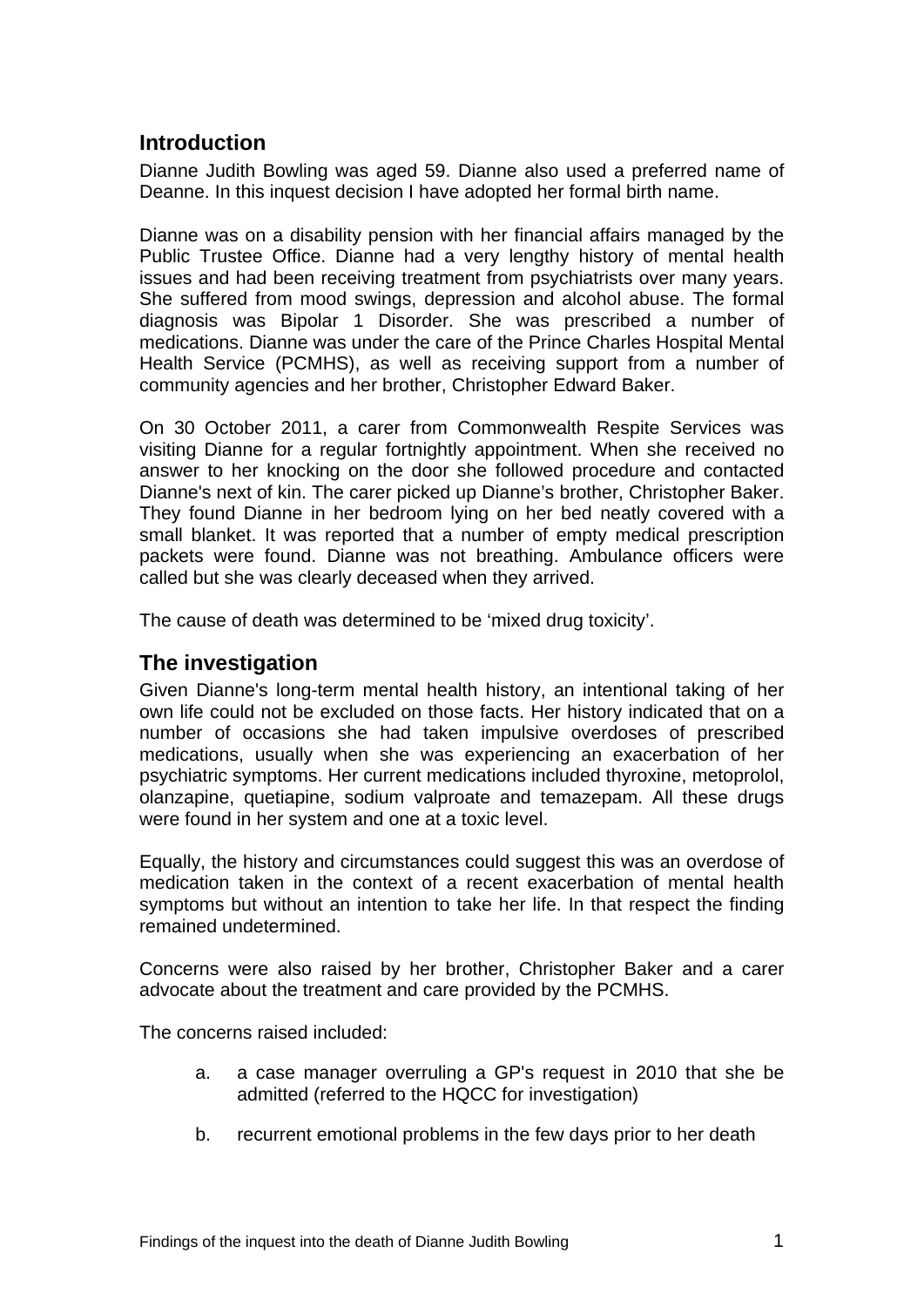- c. community groups, family and friends having grave concerns for her mental state and the hospital ignoring the signs and symptoms
- d. the substantial number of drugs found in Dianne's system with issues expressed concerning the issuing of prescriptions for medication, security, control and accountability
- e. issues concerning a staff member advising he was only looking after Dianne for a short time and did not want to stand on anyone's toes.

A coronial investigation commenced including requests for a report from the PCMHS and statements from medical and nursing staff engaged in Dianne's care, as well as respite carers and support workers from other agencies. The medical records and policies and procedures of the mental health service were obtained and examined. An independent expert report was obtained from Dr Jill Reddan.

## <span id="page-3-0"></span>**The inquest issues**

Given the concerns raised, and after reviewing the material gathered during the investigation, a decision was made to hold an inquest. The issues for the inquest were settled at a Pre-Inquest hearing as follows:

- a. the findings required by section 45 of the Coroners Act namely the identity of the deceased person and how and what caused her death
- b. whether the assessment and treatment of the deceased by the PCMHS, including the Community Mental Health Team was appropriate and adequate in the four weeks leading up to the deceased's death
- c. the adequacy of the policies and procedures of the Prince Charles Hospital (PCH).

#### <span id="page-3-1"></span>**Autopsy results**

An autopsy examination found significant coronary atherosclerosis involving two major arteries to the heart and dilation of the heart chambers consistent with dilated cardiomyopathy. The lungs showed moderate to severe changes of emphysema.

Toxicology testing found the presence of multiple drugs of prescription including metoprolol, olanzapine, quetiapine, valproic acid and temazepam and oxazepam.

It was considered that the cause of death was due to mixed drug toxicity. The concentration of metoprolol (an antihypertensive drug) was at a potentially fatal level on its own. Its toxic effects include coma, hypotension, bradycardia,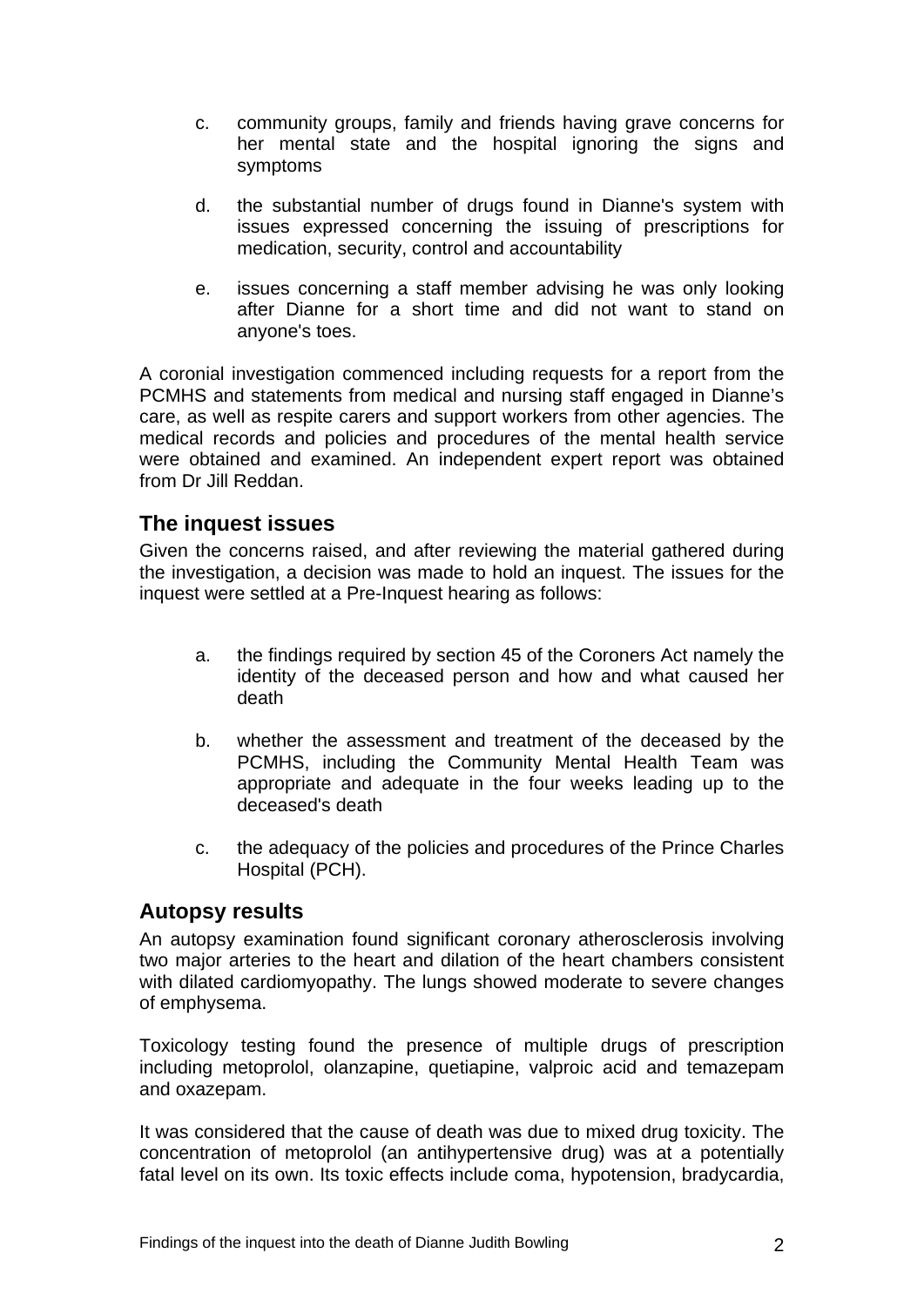seizures and metabolic acidosis. The presence of coronary atherosclerosis and emphysema would have contributed to her death.

## <span id="page-4-0"></span>**The evidence**

I have received very helpful comprehensive submissions from Counsel Assisting, Ms Zerner. These set out the relevant facts and summarise the material placed before the inquest as well as the oral evidence. Mr Allen of Counsel submitted brief submissions, given there was little controversy about the matters raised by Ms Zerner, other than on some limited issues. I do not intend to repeat all of the evidence before me or the facts as set out by Ms Zerner.

#### <span id="page-4-1"></span>**Personal history**

Dianne's brother, Christopher Baker provided a statement to police and gave evidence at the inquest.

Dianne was one of four children with three brothers.

Dianne resided in a housing commission unit and had been there for approximately 14 years. Christopher resided in the Stafford area close to where his sister resided and provided her with long term dedicated and compassionate support.

Christopher first became aware of his sister's mental health issues approximately 35 years ago. The first signs he saw were that she suffered badly from mood swings, depression and alcohol abuse.

She had married on three occasions and he believed she suffered considerable physical and mental abuse in those marriages.

The last marriage ended approximately 15 years ago, having lasted for about five years. Mr Baker was of the view the relationship was very abusive and she may have suffered a lot of mental trauma. This husband was a former psychiatric patient whom she had met at the mental health unit at the PCH.

During the course of this marriage they resided at Kingston and he recalls his sister being hospitalised on a number of occasions at Logan Hospital, one of which was for a self harm related incident and possibly a drug overdose. Christopher assisted his sister in filing for divorce and in finalising their financial affairs.

In the last 14 years he recalls his sister had been a patient at the PCMHS on countless occasions for various lengths of time, depending upon the severity of the mental health illness and episodes.

Over the last 10 years the frequency and severity of the mental health episodes became more intense. She had numerous outpatient appointments with psychiatrists and other allied health officers checking on her welfare, and was supported by community organisations including Commonwealth Respite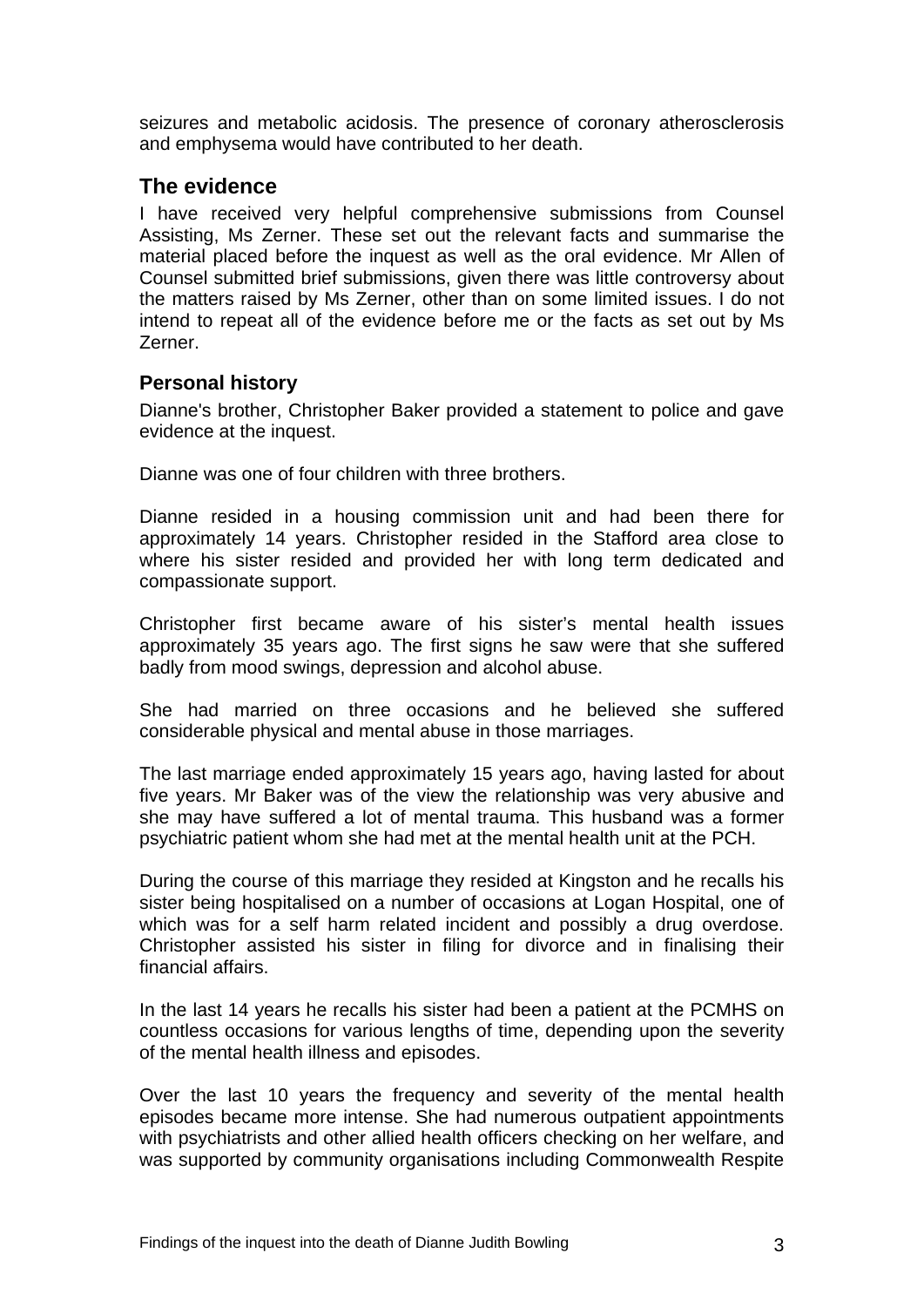Services, Burnie Brae Respite organisation at Chermside and Adina, a mental health support service.

Dianne's financial affairs were taken over by the Queensland Public Trustee in January or early February 2011. Prior to this, his sister's finances and investments had been handled by Christopher. However, after he suffered a stroke in October 2010, and upon advice by Dr Relan, a psychiatrist, the financial affairs were taken over by the Public Trustee.

Dianne was in receipt of a disability pension and all monies were paid to the Public Trustee. The sum of \$300 per fortnight was paid to her Bank of Queensland account for everyday expenses.

Dianne was at times very demanding and difficult, particularly when she was unwell. Despite this, and as well as providing care to his son and elderly father, it is evident that Mr Baker has provided dedicated and compassionate support to his sister over a very long period.

I accept over such a long period, Mr Baker would have been well attuned to assessing Dianne's state of mind and wellness and I accept his evidence when he said Dianne was highly agitated and seemingly more depressed at the time leading up to her death.

#### <span id="page-5-0"></span>**Concerns from family about PCMHS in 2010**

It is apparent there had been previous concerns expressed by Christopher Baker in 2010 about an earlier case manager at the hospital. A complaint had been made to the Health Quality and Complaints Commission (HQCC).

Concerns expressed included that the case manager, an occupational therapist, failed to listen to family members and carers who had concerns about her current mental health and deterioration.

The complaint noted that her GP, Dr Jennifer Duncombe faxed a letter to the hospital requesting Dianne be assessed as she was becoming increasingly paranoid, was spending money irrationally, and had given away possessions. When the occupational therapist interviewed the patient she stated she was fine but the next day she suffered a psychotic episode and was admitted to a mental health unit where she spent the next several months. The concerns were that the occupational therapist exceeded her jurisdictional authority in overriding the GP's request for urgent review by a psychiatrist.

The Executive Director of Medical Services at the PCH, Dr Ayres provided a response to the HQCC. This indicated the case manager was apologetic that her professional demeanour and clinical judgement had been perceived in a negative manner. It was conceded the case manager had contacted the consultant to discuss the current medication regime but she did not discuss any of the family's concerns. The case manager believed the behaviour exhibited by Dianne did not differ from her previous behaviour patterns or presentations. She acknowledged the importance of discussing and escalating clinical concerns expressed by families with more senior medical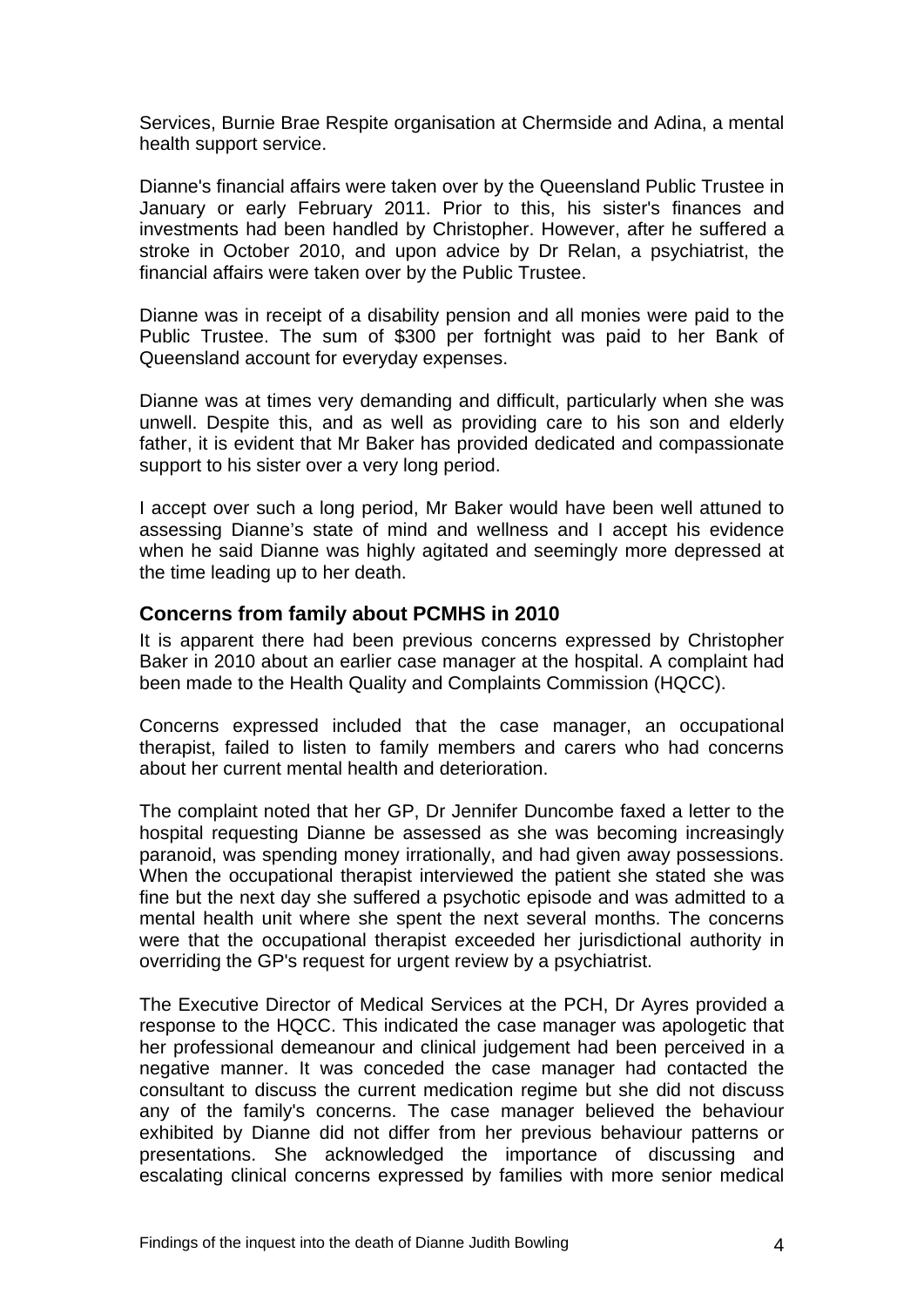staff. The case manager was no longer employed with the PCH. It was noted that she was a new practitioner and the PCH reviewed allocation processes for case managers to ensure that the more complex cases are assigned to advanced professionals.

The independent medical adviser to the HQCC reviewed the records and other information. The adviser was of the view that it was inappropriate that family input was not taken into consideration. Although a GP requesting admission does not compel the facility to admit if the assessment does not make this warranted, it was reasonable to expect that if a GP was concerned enough to request an urgent mental health assessment this would be by an experienced clinician. A junior occupational therapist might have been far less experienced than a GP.

The medical adviser noted the hospital's submission that the service has now reviewed the allocation of case managers to ensure that more complex clients are assigned to advanced practitioners. The medical adviser said this was considered appropriate although it was surprising it was not already in place.

The HQCC consulted with the Occupational Therapists Board of Australia with a recommendation that the complaint be referred to it. The Board declined to accept the complaint for further action.

In conclusion the HQCC closed the complaint. The reasons advanced for this was that it was apparent the occupational therapist had acknowledged the complaint and modified her practice accordingly. The hospital had also taken steps to address systemic issues arising from the complaint. In view of these factors it was decided that no further action be taken in relation to the complaint.

Given those findings, this issue was not further examined at the inquest.

#### <span id="page-6-0"></span>**Mental Health History**

A report was requested from the PCMHS. This was provided by Dr Pankaj Relan. Dr Relan also gave evidence at the inquest.

The report confirmed that Dianne had a long-standing history of more than 40 years of suffering from mental illness. She required multiple inpatient admissions on at least 20 occasions, predominantly during manic or hyper manic or depressive episodes including high levels of anxiety and psychotic symptoms. Her first episode of mania occurred at age 16 and she required an inpatient admission of seven months. The hospitals included Logan, Princess Alexandra, Royal Brisbane and the PCH.

During inpatient admissions as well as during treatment in the community she was provided with multiple psychotropic medications. These were provided usually in combinations and it would appear that most of these medications would provide her symptomatic relief for a period of time and then she would experience an exacerbation of psychiatric symptoms. On occasions in the past she had been administered treatments with electroconvulsive therapy.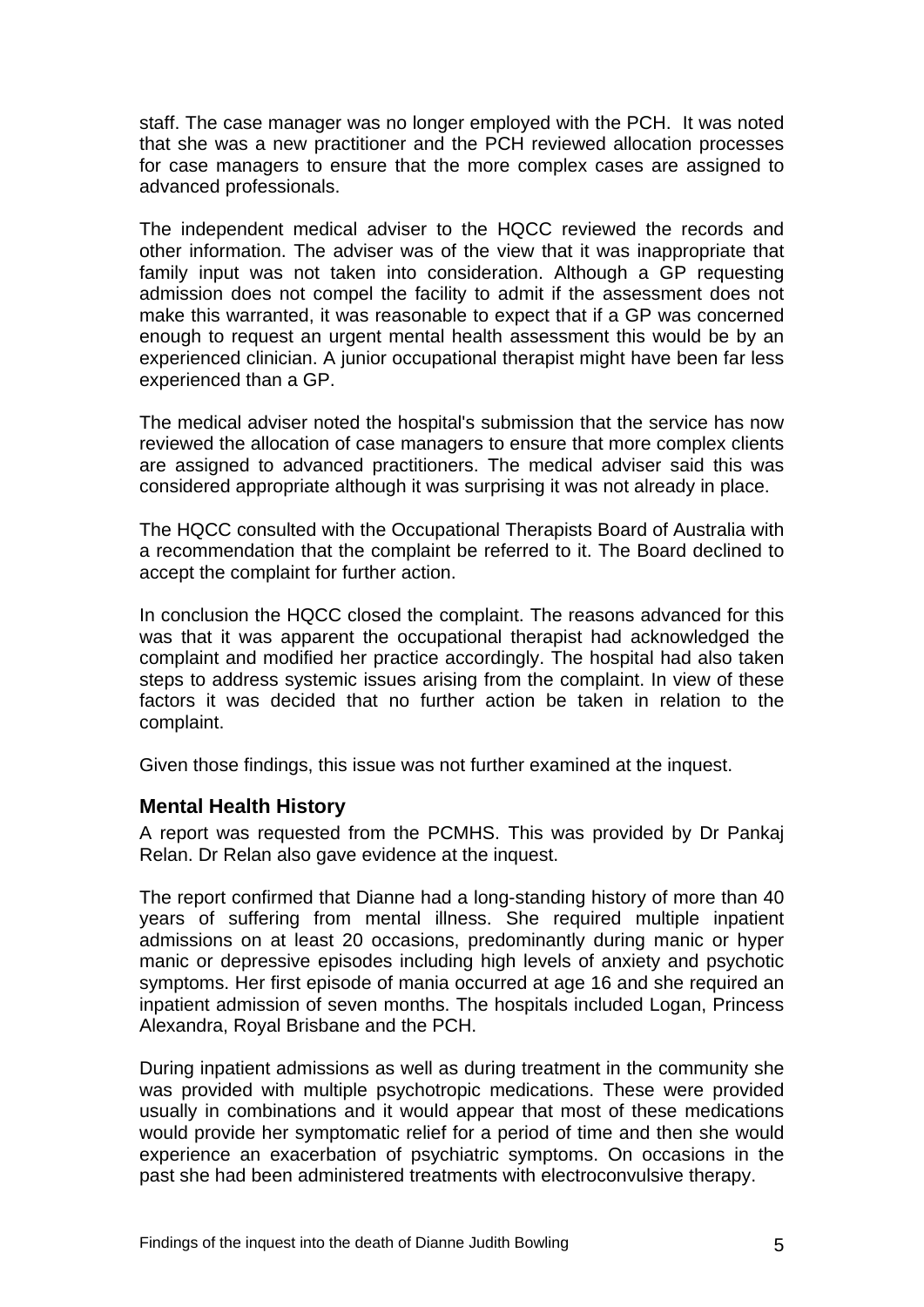There were three reported suicide attempts. This included an overdose of lithium and thyroxine in October 1992; an overdose of risperidone, temazepam, lithium and thyroxine in December 1999; and an overdose of the thyroxine, nitrazepam and sodium valproate in April 2009.

As a result of the overdose in 1999, Dianne required six weeks in intensive care. Her recovery was complicated by aspiration pneumonia and a small stroke causing some frontal lobe brain damage and resultant ongoing memory deficits.

A CT scan of her head in November 1999 found a small area of watershed infarction. Scans in 2008 and 2009 were reported to exhibit an old frontal lobe infarct with mild cerebral atrophy.

Dianne first started attending the mental health service at the PCH in the year 2000. She had a few inpatient admissions and continued to receive follow-up assessments and treatments at the Chermside Community Mental Health Clinic.

Dr Relan stated it was considered Dianne had a fragile and difficult to treat illness. Over time it was assessed her ability to comprehend and perform complex tasks in general was basic and limited. Further, the episodes of exacerbation of symptoms were becoming more frequent and were requiring longer inpatient admissions.

Of particular importance to this case were the well recognised signs of her becoming unwell. It was observed that when she became anxious she would start to feel depressed and agitated and her ability to comprehend and appropriately understand questions or commands would further reduce significantly. During these times she would exhibit more restless behaviours instead of being able to explain about her own depressed and anxious mood. Dr Relan noted Dianne's responses during those times would be in short sentences and characterised by statements like *'I don't know…. Something is wrong'.* She would also tend to appear somewhat lost and not able to express herself or perform simple day to day activities which she would usually be able to do. She would begin to become somewhat confused and vague, along with worsening of her anxiety and paranoia.

In September 2010, a Crisis Management Plan was developed in the context of her cognitive issues, mental illness and previous cerebral infarction. This plan highlighted the background history, strengths, protective factors, typical presentations and support mechanisms. The plan provided Dianne with support networks to contact during times of crisis or need. In addition her brother was provided a copy of the plan and it was also appropriately shared amongst various care providers involved in her care.

After her discharge from hospital in November 2010, Dianne was followed up regularly at outpatient appointments and also regular reviews by her case manager. During times of crisis or exacerbation of symptoms, the reviews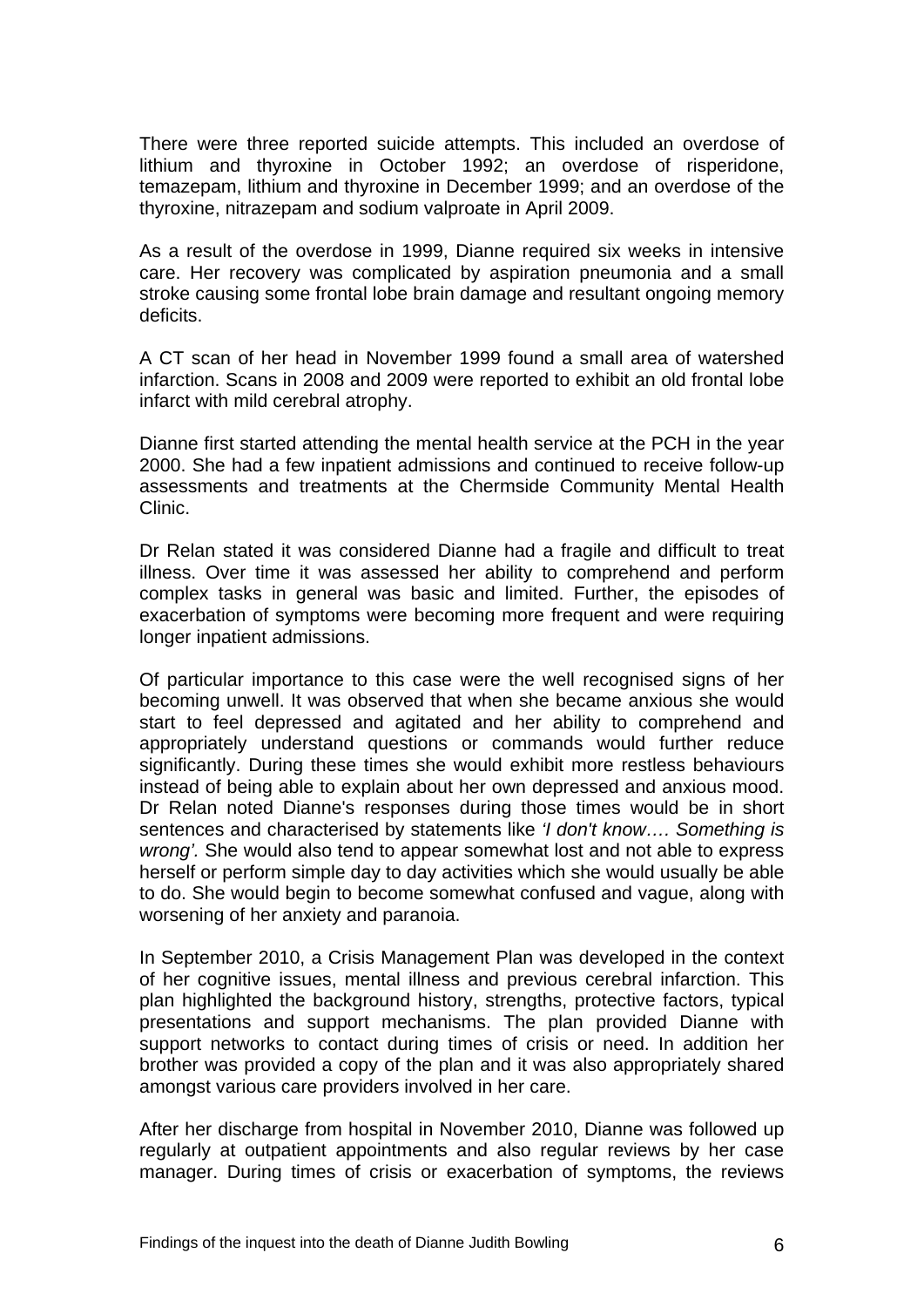would be more frequent. She also received regular care from other service providers including Burnie Brae and Commonwealth Respite Care during the week.

In 2011 she had two admissions to the mental health unit, the first being between 8 and 31 March. Her last admission to a mental health unit was for one month from 17 June 2011 to 15 July 2011. Both of these admissions were in the context of gradual worsening of her mental state characterised by increased anxiety, feeling confused, depressed, ambivalent and somewhat paranoid. She was experiencing disturbed sleep. Mr Comley, her regular case manager, explained these admissions were made in a planned way and were not reactive to a crisis.

It was apparent over time that such episodes of exacerbation of symptoms were becoming more frequent and would require a longer duration of inpatient admissions.

Her current medications included thyroxine 100mg mane, metoprolol 50mg BD, olanzapine 15mg nocte, quetiapine 275mg nocte, sodium valproate 700mg mane and 1000mg nocte and temazepam 10mg nocte.

During mid-2011 she underwent a psychological and occupational therapy assessment to better understand her cognitive abilities, cognitive deficits and her functional ability. The issue of moving to a low care facility was raised.

Dianne was assessed to have moderate cognitive deficits but a reasonable functional ability. An occupational therapist found that her physical and mental health status was such that she was able to live independently and safely with moderate-high levels of support from the community and her brother and that her cognitive deficits did not impact significantly on her ability to perform the activities of daily living. It was during this time that the treatment team was successful in securing the Public Trustee Office to manage her finances however an application for appointment of the Adult Guardian for other decisions was dismissed by the Queensland Civil Administration Tribunal.

In addition to her brother, Dianne had support from agencies in the community, her psychiatrist, a case manager, representatives from Burnie Brae, Community Respite and Suncare and she also attended other respite centres from time to time.

Prior to discharge from hospital it is reported Dianne stated she preferred to stay at home and have someone visit her. In any event, on discharge Dianne did attend three nights of respite at Adina (a respite facility).

Mr Baker does not agree that Dianne did not want to access respite services but agrees that with her access to money controlled by the Public Trustee, money may have become an issue. The evidence of her case manager, Mr Comley as set out in his case notes, refers to her reluctance to access respite services, and I accept this was the case and he was seeking to encourage her. Money does appear to be a matter she raised with Mr Comley.

.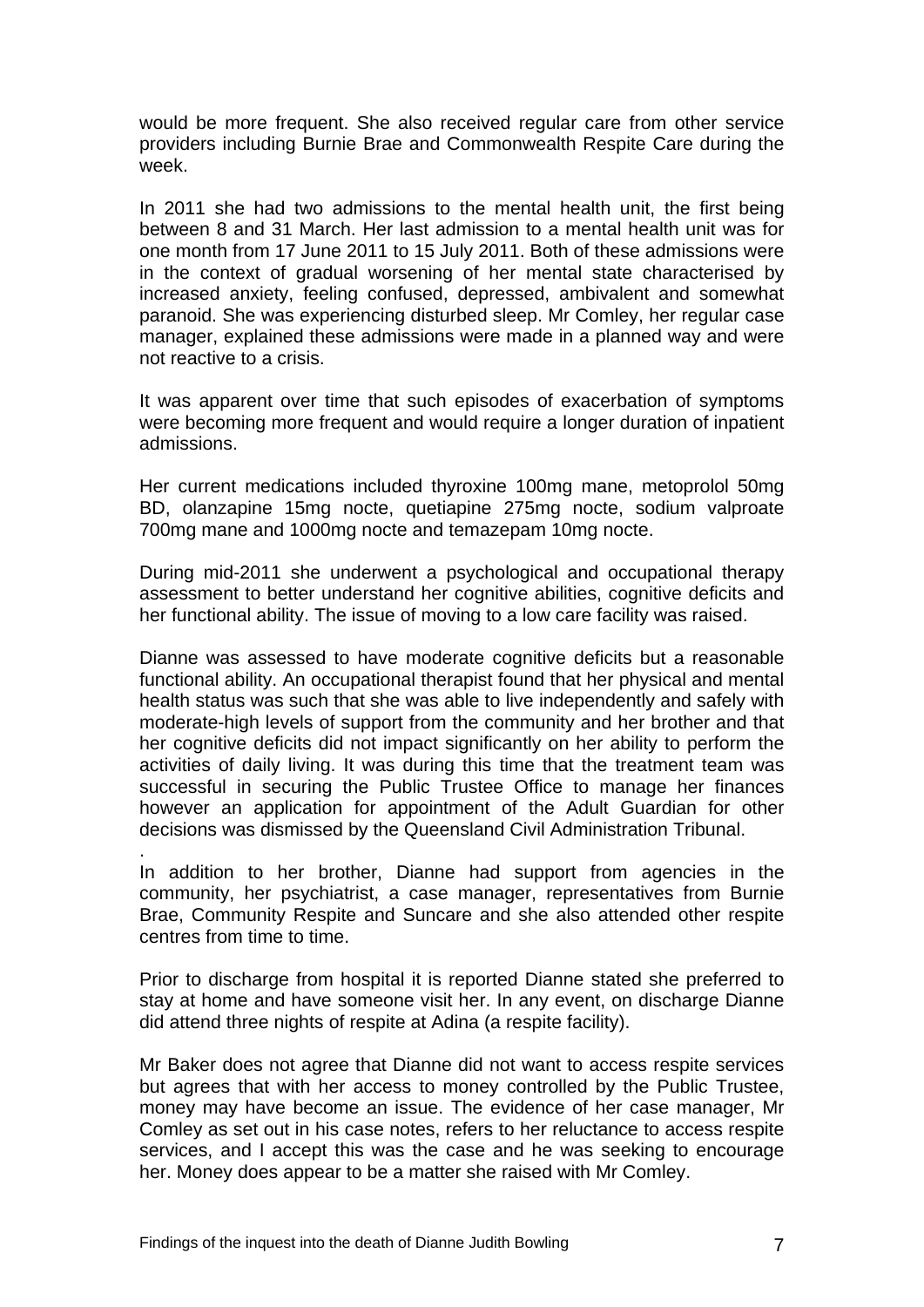#### <span id="page-9-0"></span>**Crisis Management Plan**

One of the confusions in this case was the currency of the Crisis Management Plan that had been developed and which plan was being considered in the months before Dianne's death. There were a number of such plans on the record and it took some time during the inquest to work out what plan/s were in force. That in itself is a problem as the clinicians obviously should all be literally working from the same page and it is unclear if they were.

There appears to be another Crisis Management Plan operating between 16 December 2010 and 10 March 2011 and another overlapping plan from 28 October 2010 and 28 October 2011. This plan appears to have been signed off by Dianne and the hospital. Sheryn O'Grady, who was employed with Commonwealth Respite as a senior support facilitator is referred to as a support service on both these plans.

The medical records also contain a draft plan ('draft' is watermarked all over it), which was purported to commence on 17 June 2011. On that plan it is noted Sheryn O'Grady's involvement was suspended. In the document it notes that the service was suspended at this time however re-referral can be made to consider/initiate respite services.

RN Gulliver says he examined her Crisis Management Plans that were filed on her chart. He says there were two including one dated to commence on 16 December 2010 and to be reviewed on 10 March 2011 and one which appears to commence on 17 June 2011. This latter plan had been signed by Dianne but not yet endorsed by the treating team. He said he was given this plan by Paul Comley at the handover. The particular copy of this plan, that is the one signed by Dianne alone, cannot be found on the medical records themselves.

Importantly RN Gulliver noted the later Crisis Management Plan clearly stated that Sheryn O'Grady from Suncare had 'suspended involvement' with Dianne and he was mindful of this and the amount of information he shared with her during his interactions.

The evidence before the inquest was unclear as to why Ms O'Grady had some 'suspended involvement'. This information was not known to her at the time. Her organisation was still involved with Dianne in the September/October 2011 period. It could have been because it was not uncommon for there to be cycles where they were not involved. Ms O'Grady's organisation had an unsigned copy of a previous Crisis Management Plan.

Whatever is the case, RN Gulliver not unreasonably interpreted 'suspended involvement' in its pejorative sense, and it is likely this impacted on his interactions with Ms O'Grady at crucial times. This will be considered later in the decision. I make no adverse finding about RN Gulliver's reliance on this plan. Given he had a full case load it should not be his responsibility to search the files and work out what plans were in force. That should be self evident, and it wasn't.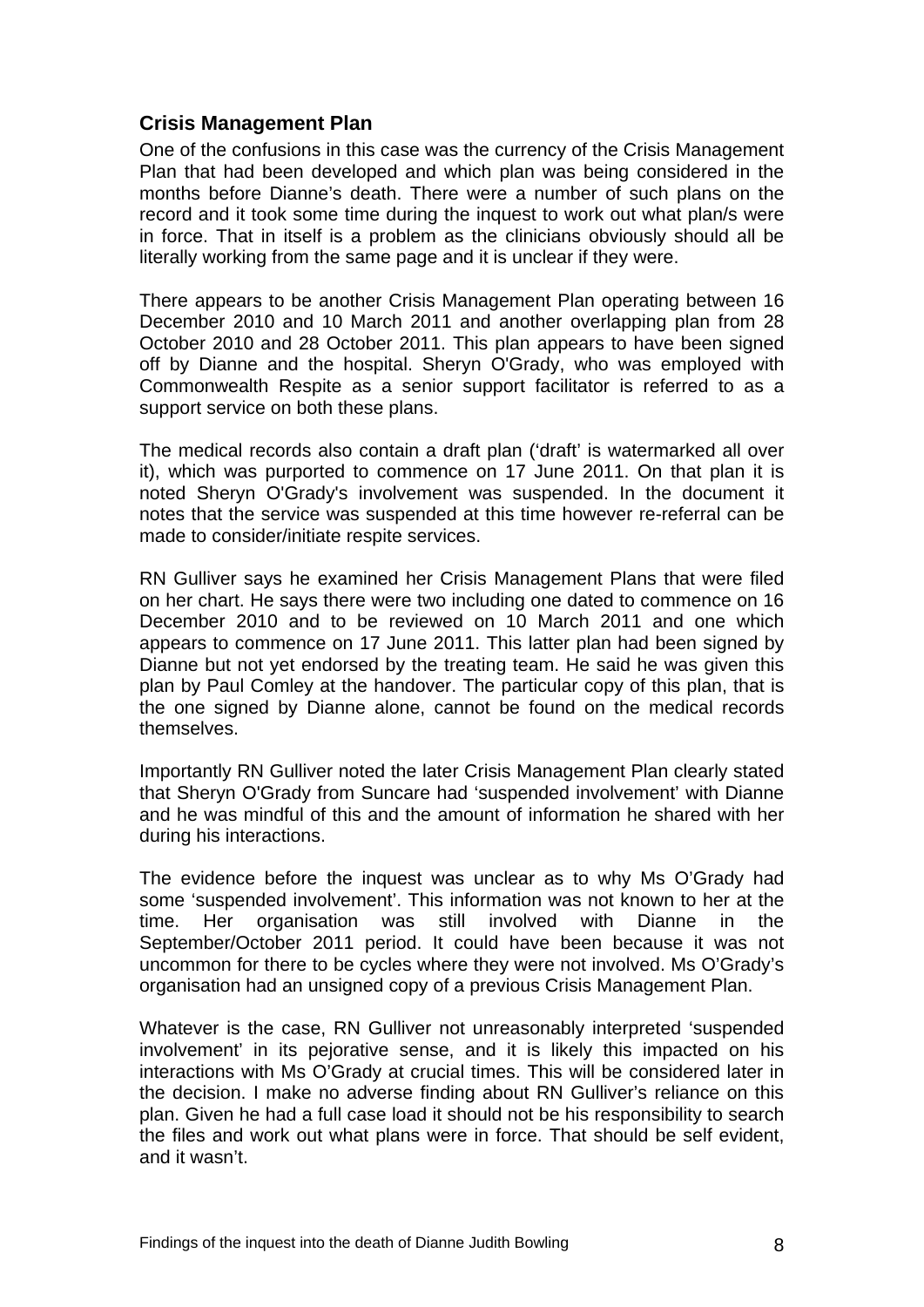In any event, the recent plans importantly note that during the last two admissions when Dianne started to become unwell, she became somewhat confused, edgy and more vague in addition to worsening anxiety and paranoia. Usually her responses during those times were in short sentences and generally characterised by statements like *'I don't know, something is wrong'.* 

The plans set out a brief history of Dianne's mental health history. Importantly it noted that when Dianne starts to experience anxiety and depressive symptoms, her cognitive deficits tend to become more prominent and she appears vague, lost, paranoid, unable to express herself in simple words and unable to even perform simple daily tasks which she could otherwise have done easily.

The plans noted that Dianne had significant professional support structures in place and all people involved in her care would receive a copy of the plan. It noted that it was highly probable that one of the professional support persons looking after her might be able to pick up on the above-mentioned signs of onset of exacerbation of symptoms of mental illness. It was also expected the professionals who noticed the initial signs of becoming unwell would inform the mental health case manager about the noticed symptoms or concerns. Upon receiving information the case manager would either assess the patient or organise an urgent assessment, if required.

Dr Reddan was of the view Dianne's Crisis Management Plan was wellintentioned but misguided. The intent was very sound but it contained a lot of information that someone wishing to access or read it quickly would have to wade through before getting to the practical advice.

She considered the plan should have been simplified and modified for the purposes of the community support agencies or the non-government organisations. She noted however, the plan did provide guidance about what should be considered a sign of relapse and it did provide for what may be considered the next step in her management. However, she says it really had no ultimate role in her overdose and death.

Dr Reddan considers that the documentation and policy surrounding the new *Acute Management Plans* results in a much more focussed document. This is meant to be a succinct clinical document, accessed through CIMHA to provide clinical information to emergency medicine, acute treatment services and other mental health practitioners where a patient presents to a hospital or via a telephone call requiring an intervention.

It is also noted the hospital district has introduced a *Crisis Intervention Plan*  that specifically provides information and/or strategies to assist the Queensland Police Service and the Queensland Ambulance Service to manage and/or resolve a mental health crisis in the community. Dr Reddan was also supportive of this documentation.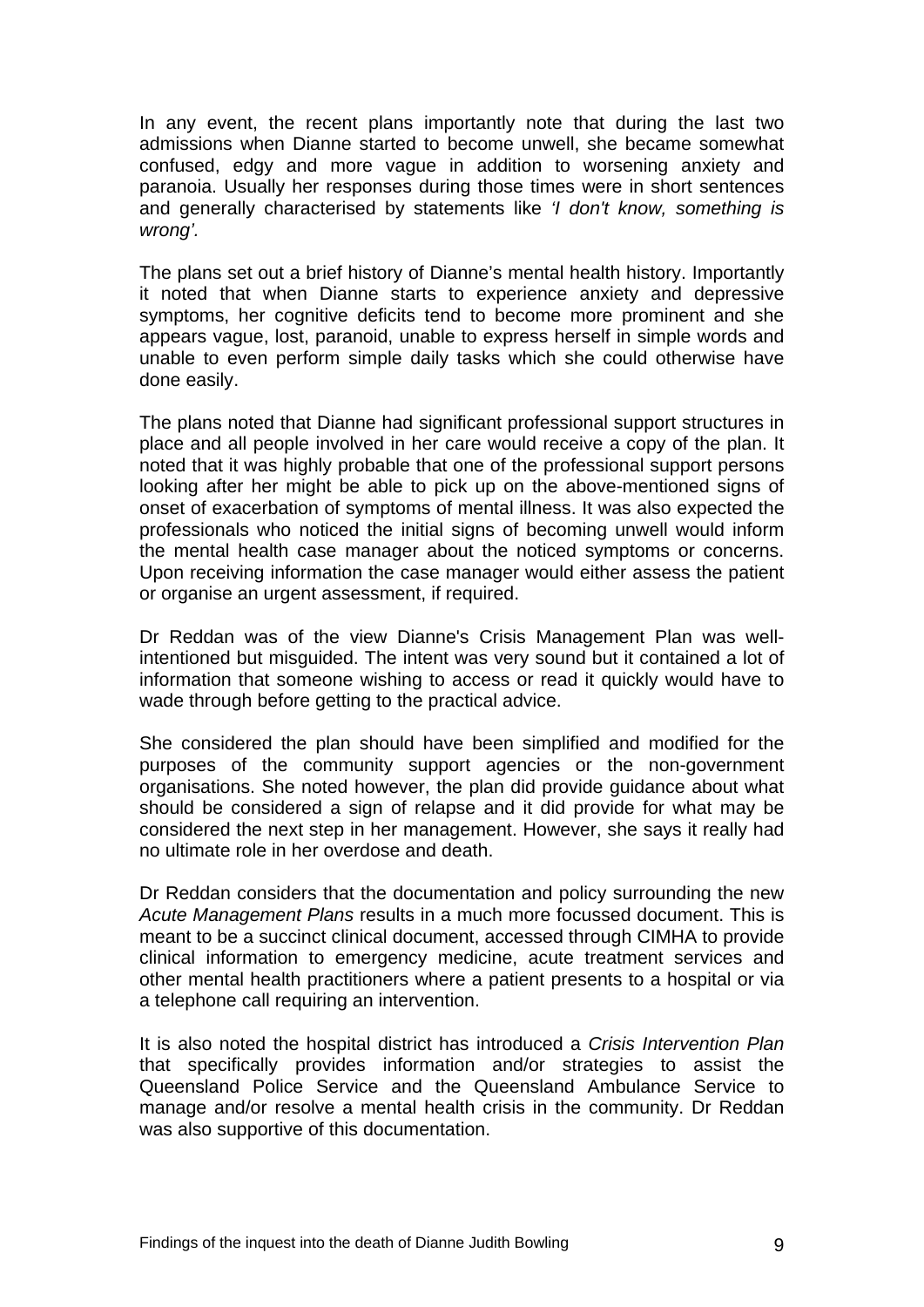#### <span id="page-11-0"></span>**Events of the months leading up to death**

The admissions in March and June 2011 occurred in the context of Dianne suffering a number of symptoms over a number of weeks and on each occasion the admissions were planned in response to her deteriorating health. The presenting symptoms included increased anxiety, poor short-term memory, broken sleep, poor concentration and a feeling that she was becoming unwell.

At the time of discharge in July 2011, Dianne agreed to three nights respite at Adina but otherwise wanted to return to her own home.

On 20 July 2011, her case manager Paul Comley attended on a home visit. He found there were no concerns regarding her mental state and he arranged repeat prescriptions.

On 26 July, Dr Relan reviewed Dianne and he assessed her as being relatively stable. Paul Comley did a home visit with an occupational therapist on the same day and again noted no issues regarding mood or anxiety.

On 12 August 2011, Paul Comley went on a home visit where her mood was assessed as stable. She reported she was sleeping well.

On 30 August 2011, Dr Relan noted she was relatively stable and current treatment would continue.

On 2 September 2011, Paul Comley took Dianne to an outpatient appointment. She refused an offer of further respite.

On 14 September 2011, Paul Comley made an unannounced attendance at her home. There was some anxiety initially and she advised she had difficulty sleeping. She was encouraged to access respite services.

On 16 September 2011, Christopher Baker telephoned Paul Comley and provided information which Paul Comley noted may be early indicators of a deteriorating mental state. He planned to visit on 20 September 2011 and this appointment took place. He assessed her as being relaxed and calm and Dianne was not exhibiting any signs of a deteriorating mental state. Dianne stated she was taking her medication and she was sleeping normally. She was again encouraged to access respite services. He says he telephoned Mr Baker to provide him with feedback.

On 29 September 2011, Paul Comley had a home visit and updated her crisis plan which Dianne signed. He assessed her as being a little anxious but managing daily activities. She reported two nights of poor sleep. She declined respite care. He told her he was going on leave and provided her with the interim case manager's details.

On 30 September 2011, Paul Comley completed a Consumer Care Review Summary. This review was for the purpose of an upcoming three monthly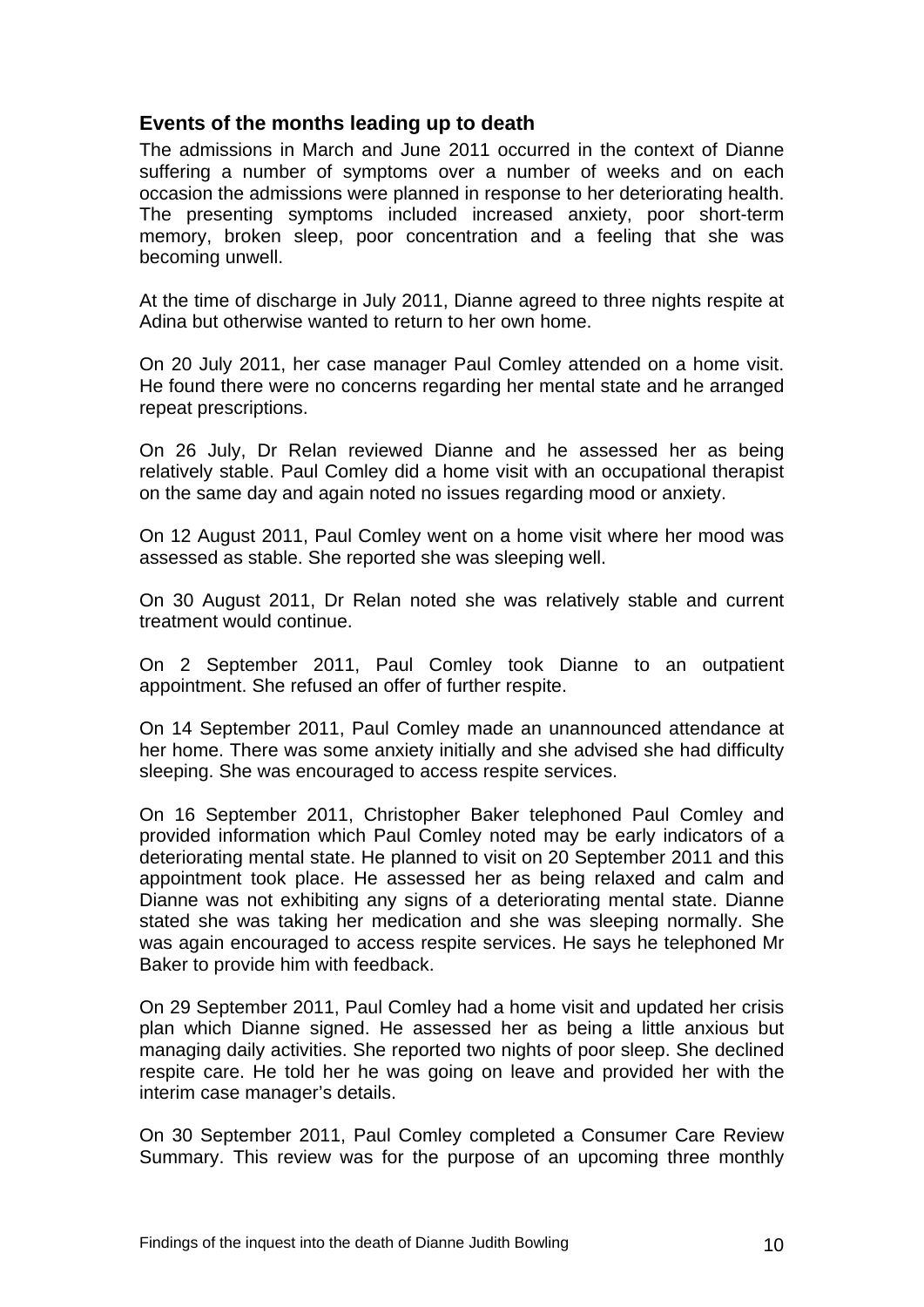team case review of Dianne's case. He also provided a brief handover to RN Gulliver. Mr Comley says his handover consisted of:

- a. highlighting recent issues including noting her stable mental state, diagnosis, frequency of contact and the usual approach to engaging with Dianne
- b. providing a copy of the most recent case review
- c. advising of the need to provide transport to outpatient appointments and the date, time and treating doctors for her next appointment.

RN Gulliver recalls Mr Comley specifically referring to the Crisis Management Plan which showed Ms O'Grady's suspended involvement. Paul Comley does not recall specifically referring to the Crisis Management Plan but says there were documentation and case notes on the chart and on the mental health database (CIMHA).

RN Gulliver says he was informed Dianne would contact the service if she had any problems. She had several support services already in place and had frequent contact with them. He was told she only wanted minimal contact with mental health services and if she did not contact the service, he was to contact her to see if she needed any extra support. RN Gulliver states that his level of involvement with Dianne became more than he expected.

Mr Comley stated Dianne was not reluctant to contact the service but needed a particular approach to get her to engage. He does not recall saying she only wanted minimal contact but may have said contact between appointments may be sufficient.

Paul Comley says that on 3 October 2011 he contacted Christopher Baker and advised him he was going on leave and RN Gulliver would be the interim case manager.

Dr Relan reviewed Dianne on 4 October 2011. There were still some sleep issues but he found she remained relatively stable and there did not appear to be any exacerbation of her symptoms or any change or deterioration.

It is evident Dianne's condition began to deteriorate after 4 October 2011.

On 10 October 2011, Wendy Him, a support worker from the Burnie Brae Centre (where Dianne attended for day respite), noted she was unsettled, unhappy, distant, slow to respond to questions and Dianne advised she did not feel right.

Wendy Him says she reminded Dianne she was free to call her or visit her at any time if she needed assistance or a chat. Wendy Him says she informed her supervisor, Deborah Underdown, of her concerns.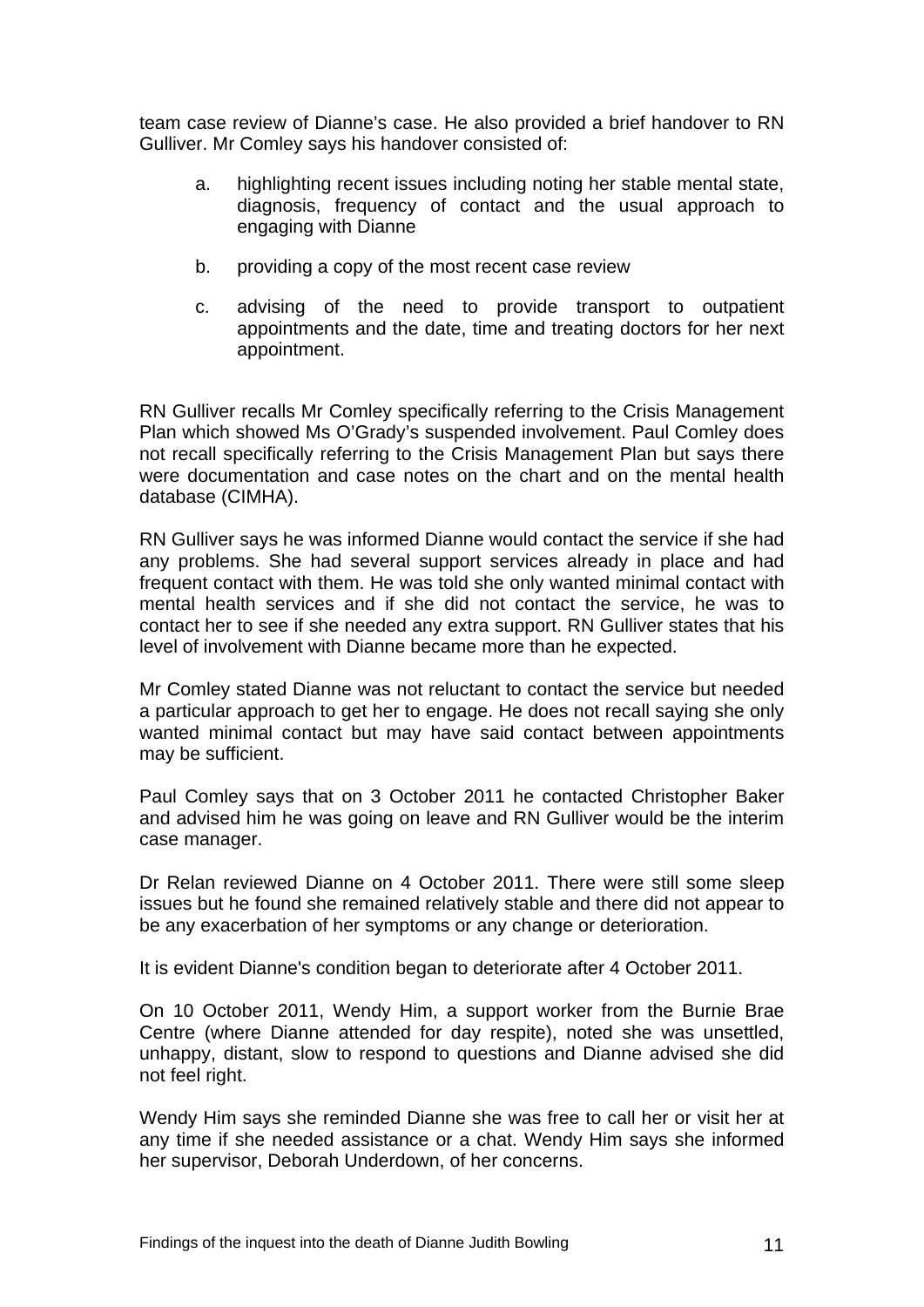Wendy Him telephoned Dianne on 11 October 2011 by way of a welfare check. Dianne said she was feeling a little anxious. Dianne was making arrangements to see a physiotherapist and have some blood tests, and this provided some reassurance to Ms Him on the basis she was making plans. Dianne was told she could contact her at any time.

Deborah Underdown from Burnie Brae Centre stated that in the period September to October 2011 she only had one personal contact with Dianne. At that time she seemed distant and quiet and made limited conversation. She reported this along with feedback from Wendy Him to Dianne's brother and to her relief case manager, Richard Gulliver from the PCMHS in a telephone call on 11 October 2011.

The community workers were concerned that the observations about Dianne's behaviour could have indicated deterioration in her mental state and as they were not a clinical service or clinically trained they felt the behaviour should be acknowledged and reported to the appropriate persons. Ms Underdown recalls RN Gulliver was abrupt on the telephone and she felt she was not listened to as her feedback was not clinical in nature.

RN Gulliver states that he acknowledges there may have been concerns communicated on 11 October 2011 about Dianne's deteriorating mental health by another supporting agency but he cannot recall the exact nature of this conversation. He did not document this particular contact at the time as there was no clinical relevance and the informer was 'expressing the difficulties of the personality of the client'.

In any event, RN Gulliver contacted Dianne on 12 October and he says this allowed him to assess and respond to the concerns that may have been communicated.

Contact was by way of a follow-up visit. It was documented that Dianne was polite, warm and welcoming. She was not anxious and was appropriate in behaviour. She was not thought disordered. She showed no signs or symptoms of psychosis. She had no thoughts of self harm or suicide. The note in the record was comprehensive and the plan was to follow her up next week.

Sheryn O'Grady was employed with Commonwealth Respite as a senior support facilitator. She coordinated non-clinical case coordination and respite to support Christopher Baker. The focus of the support was to provide Mr Baker with a break from his caring role, whilst providing direct support to Dianne.

Ms O'Grady had direct contact with Dianne when she attended a Suncare family fun day on 16 October 2011. She recalls Dianne was apprehensive about the crowd of people that were in attendance. Wendy Him recalls Dianne saying she was still feeling unwell. Linda McNee, also a Suncare community worker, said Dianne advised she was not sleeping well at night and was feeling anxious. Ms McNee provided feedback in an email stating there was a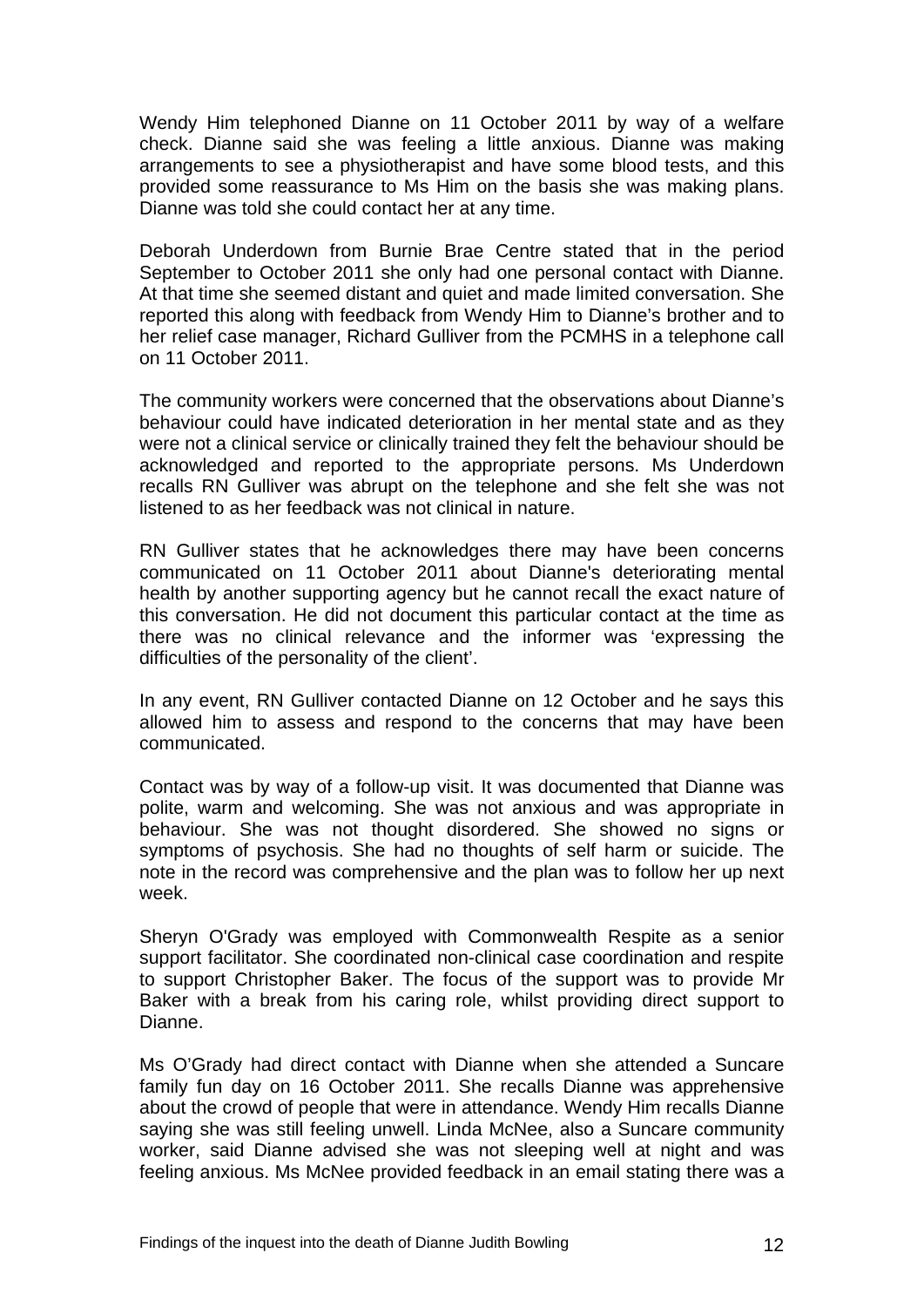need to follow this up as there were signs she was becoming mentally unwell. Ms McNee had also noted concerns on 17 September 2011 when Dianne had expressed that something on the television was giving her a special message.

Ms McNee stated the behaviours she saw in October 2011 were similar albeit less intense than the behaviours for which she was voluntarily hospitalised earlier in the year.

These events were passed on to the various care agencies and then to Dianne's case manager.

On 18 October 2011, RN Gulliver spoke to Dianne on the telephone to confirm a follow-up appointment for the following day. She mentioned she was not sleeping well but could not say why.

On 19 October 2011, Sheryn O'Grady telephoned Dianne after receiving feedback from Ms McNee that Dianne was not sleeping well, was feeling anxious and was presenting with symptoms that she may be becoming unwell.

Dianne told her she was waking at three in the morning worrying about things and was unable to get back to sleep. Ms O'Grady had already contacted RN Gulliver the day before to enquire if he could visit.

With Dianne's consent Ms O'Grady again telephoned RN Gulliver to ensure that her needs were responded to appropriately. She had worked alongside Dianne for a number of years and although she was not a clinician she considered that her observations and communication with Dianne had enabled her to gain insight into Dianne's cyclic patterns of behaviour, early warning signs and observations in her decline in mental health condition, awareness and overall deterioration. She believed Dianne was exhibiting early warning signs of unwellness during October 2011.

Ms O'Grady says she advised RN Gulliver there was a need for him to meet with Dianne that day as she appeared to be excessively worrying. She says the feedback from RN Gulliver reflected some negativity and clinical exclusivity, was dismissive in nature and lacked an appropriate response even when it came to reflecting on the current Crisis Management Plan and despite being presented with the facts. In particular she says RN Gulliver said that Dianne could not dictate when case managers see her as she was not a priority as he had several other dangerously unwell clients that were to be prioritised before he could get to see her. He told her he had other top priority patients booked in for that day. She strongly suggested that RN Gulliver discuss the case with the team leader.

Wendy Him had taken Dianne out for a hairdressing appointment. Wendy said that Dianne was distant, slow to respond to conversation and stated she was feeling unwell and didn't feel right. Wendy contacted Christopher Baker and she also called Sheryn O'Grady at his request. Sheryn O'Grady advised Wendy she had already telephoned RN Gulliver and he was 'rather unhelpful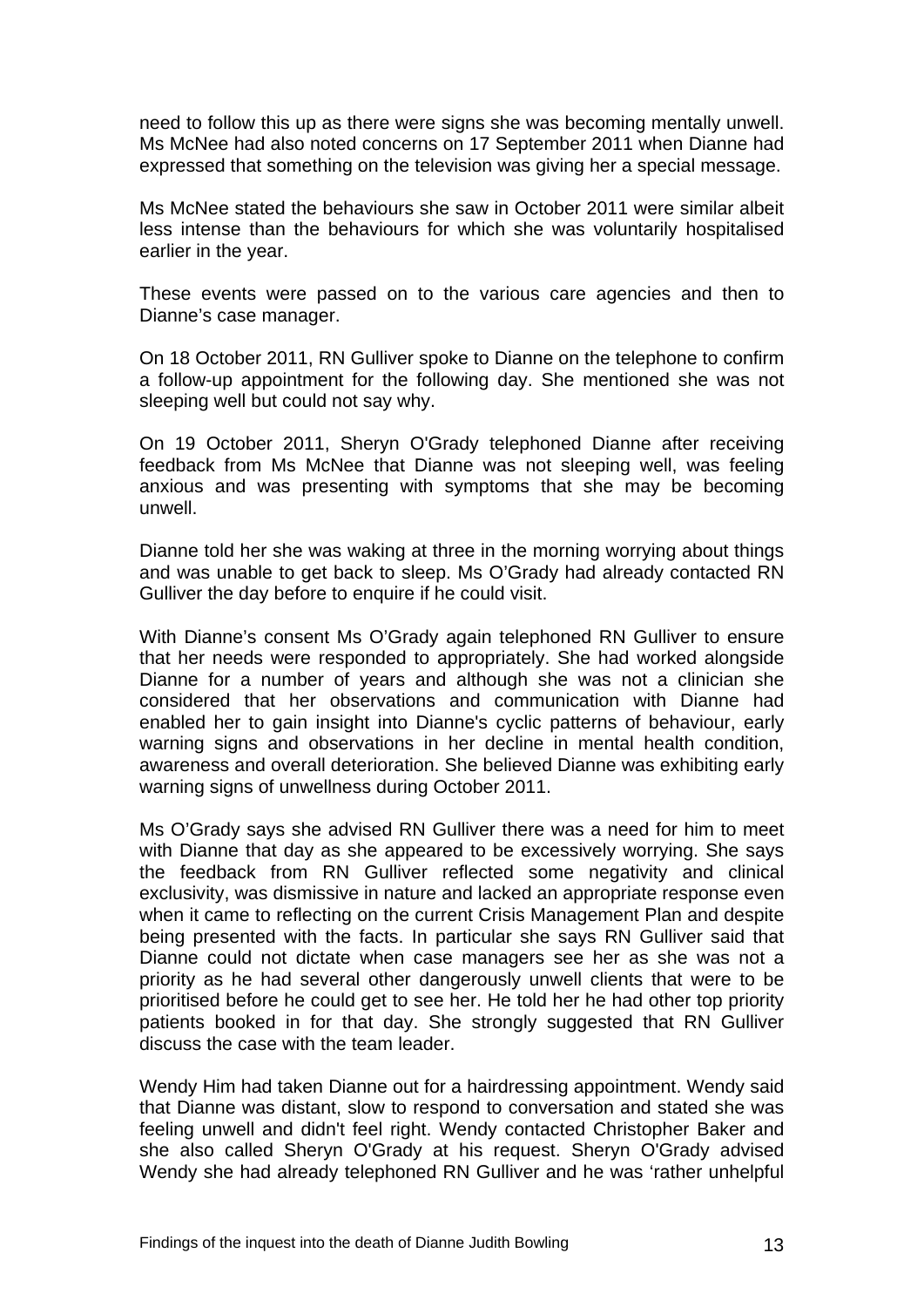and belligerent'. She said she was unhappy and disappointed with his response.

Wendy Him passed this information onto Ms Underdown who then spoke to RN Gulliver. He told her she was the third person to phone that day. Those calls were clearly from Ms O'Grady, Mr Baker and Ms Underdown. Ms Underdown says RN Gulliver said 'they were 'professional and knew what they were doing and were going to see her and had backup appointments with her psychiatrist if required'. Ms Underdown told RN Gulliver she just wanted to let him know how concerned they were, particularly as Dianne had a Crisis Management Plan in place and particularly as she was identifying that she didn't feel well.

Ms Underdown says in her statement the response from the relief case manager was to advise that the service was monitoring Dianne, they were the 'experts' and would act accordingly if they assessed Dianne to be at risk. They thought the relief case manager seemed reluctant to consider non-clinical information or information from non-clinical stakeholder feedback. In evidence Ms Underdown agreed that the words used may have been 'professional' rather than 'expert'. The feeling that he was dismissive was based on his tone and the brevity of the conversation; not any actual words used.

RN Gulliver says later in the morning he had a message to contact the respite service requesting that he see Dianne sooner. He told the respite carer that he had other priority clients booked to be visited that day and was intending to see her the next day.

At noon he received a telephone call from Mr Baker who mentioned that support workers informed him they believed Dianne was going downhill and that he had spoken to his sister and felt she was hiding a lot of issues.

In any case, RN Gulliver in fact telephoned Dianne to inform her that he would try and see her later that day at around 1pm if all went well.

At 1pm RN Gulliver had a home visit with Dianne. She appeared tired but well-dressed and appropriate in behaviour. Dianne mentioned she had attended a physiotherapy appointment the previous day and found the travel getting there nerve racking. She also mentioned she had gone out with Burnie Brae on Monday but had not liked the place they went to. She mentioned that she found some of these appointments overwhelming at times. He gave her some strategies to assist with her sleeping.

RN Gulliver stated it was clear that Dianne continued to have anxiety issues but there were no thoughts of self harm or suicide. She was not agitated or paranoid and there were no signs or symptoms of psychosis. He endeavoured to bring forward her psychiatric appointment to Tuesday, 25 October 2011 but she told him she had an inspection of a house that day and the later appointment on 8 November was okay. He planned to follow-up on 26 October 2011.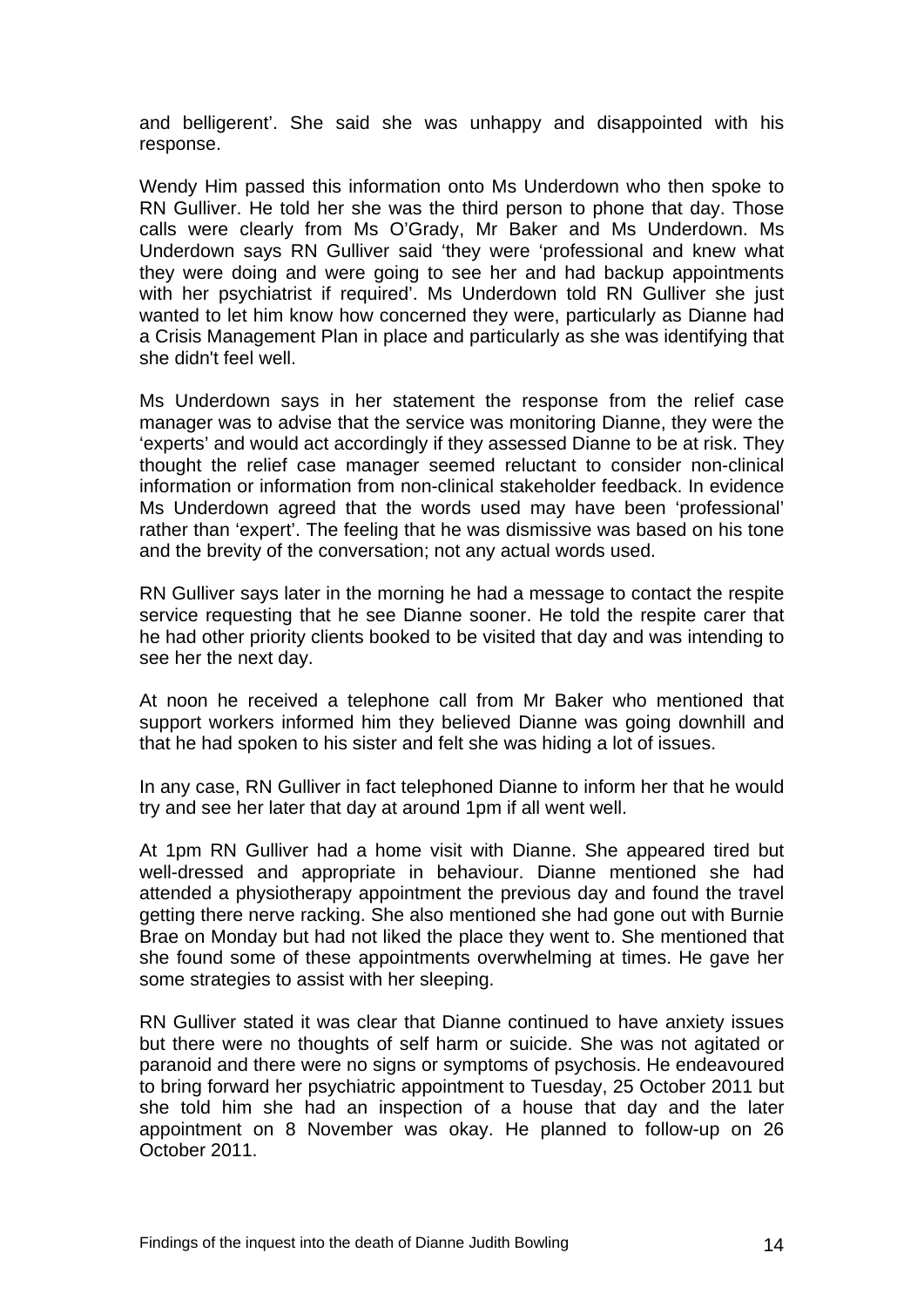On 24 October 2011, Dianne attended Burnie Brae. Wendy Him says Dianne told her she was still not good and was not feeling right. She appeared distant and had a vacant look on her face when she made eye contact, was very slow to respond to questions and her facial expressions did not change at any time. She says she reported her observations to Deborah Underdown although there are no records regarding this incident. Ms Him concedes that if there had been significant concerns these would have been recorded and perhaps Dianne was only the same as she had seen her before.

The medical records note an entry for 26 October where Dianne had called to check if RN Gulliver was attending that day. She appeared to be tired and worrying about not sleeping. She was asked if she had any issues or concerns, and she mentioned a member of her family was going into hospital but denied this was the cause of her sleep deficit. Again, there was no evidence of thought disorder and she was not paranoid, manic or psychotic. There were no thoughts of self harm or suicide. An arrangement was made for an emergency appointment with her psychiatrist on 27 October.

RN Gulliver picked up Dianne the next day for the doctor's appointment where she presented as anxious and requiring constant reassurance. She did not want to be admitted or have her medication increased.

RN Gulliver recalls receiving a telephone call from the respite carer asking for an update as to whether Dianne attended her doctor's appointment the day before, which he confirmed and reported her presentation in the session was positive.

The last appointment with a psychiatrist was on 27 October 2011 with a relieving registrar, Dr Clavijo. Dr Clavijo's statement says he was asked to fill in for Dr Relan at his outpatient clinic.

He was a psychiatric registrar having held the position for three years. He states he was given a brief summary of her mental illness and current clinical presentation by her case manager, RN Gulliver and the main concern was a complaint about not sleeping, which had been persistent for some time. Dr Clavijo also had access to the file and Crisis Management Plan.

On review Dianne told him she had been waking up at 3am, but on further questioning she agreed she would go back to sleep easily. She denied any current stressors. She said she was going out as usual and participating in the activities she had enrolled in. She denied low mood but was feeling anxious. She was specific about this anxiety not stopping her from socialising, which Dr Clavijo noted was a symptom of relapse in her management plan.

On examination she was mildly anxious but denied suicidal ideation or any delusions. Her main concerns were her insomnia and the number of tablets she was on.

Dr Clavijo stated his assessment was of a patient with a well-documented history of bipolar affective disorder who presented as being stable but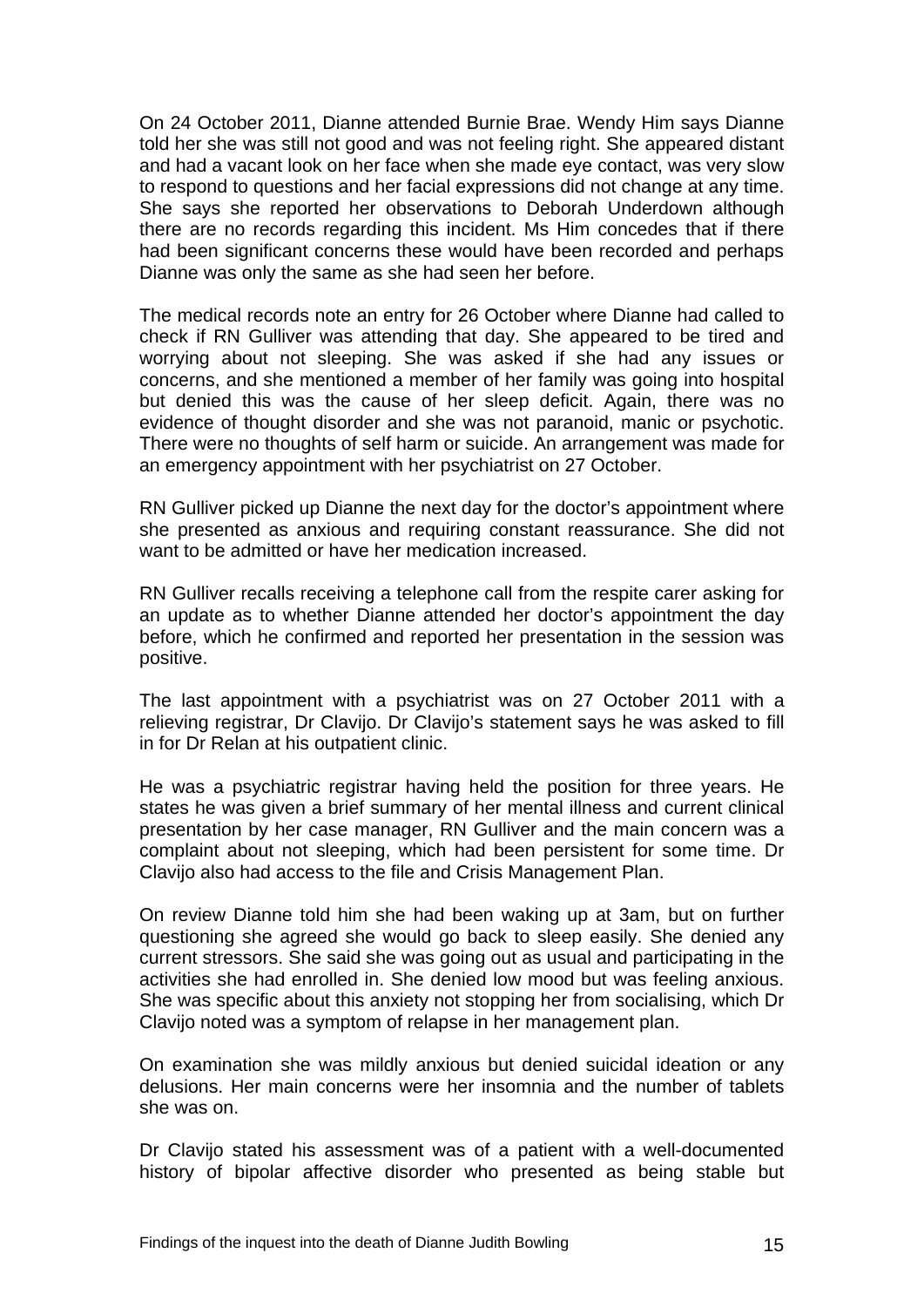somewhat preoccupied with her sleep patterns, which he thought at the time could be an early sign of relapse.

Dianne was advised to increase Seroquel 275mg to 300mg at night to assist with her sleep. A follow-up appointment by her case manager was organised and possibly an appointment with Dr Relan in the following week if she was still over preoccupied with her sleeping pattern.

Dr Clavijo can recall having a low degree of concern about the risks of suicide or harm to others. He organised the follow-up appointments.

Dr Clavijo was aware of the current management plan and his own personal clinical assessment was that there were no indications her condition was deteriorating. Her complaint of insomnia was subjective and she admitted that even though she was waking up early she could return to sleep without major difficulties. Her daily activities had not changed, which according to her history was one of the significant signs of deterioration. She had plans and was looking forward to attending the usual social commitments in the following days. He discussed the plan with Dr Relan on 28 October 2011. In general it was noted Dianne continued to experience difficulty with sleep but there did not appear to be any worsening in her other psychological aspects or functioning.

After the appointment RN Gulliver says Dianne was reluctant to adhere to an increase in Seroquel because she believed she was on too much and had no signs of psychosis. He says Dianne was happy, laughing and joking as they travelled home and she gave no indication that she was either upset or anxious.

On 28 October 2011, Sheryn O'Grady spoke to RN Gulliver to check on the outcome of the assessment. She says RN Gulliver advised he was unable to suggest other strategies without stepping on Paul Comley's toes. She says she discussed the Crisis Management Plan, which clearly documented that other allied health support can become involved including involvement with the Mobile Intensive Rehabilitation Team (formerly MIST).

RN Gulliver says they discussed the complexity of the case but nothing in the conversation concerned him and so he did not keep a case note or put in place any additional actions prior to his planned contact with her on 31 October 2011. He disagrees with Ms O'Grady's recollection of the conversation. He denies he was unable to provide any alternative strategies to help cope with Dianne's current level of stress and anxiety, or that he said he did not want to step on Paul Comley's toes. He says he advised that Dianne attended the appointment with her psychiatrist and that she appeared happy with the outcome of the appointment. He says he recalls Ms O'Grady commenting on the difficulty she had been experiencing while working with Dianne and that she found it difficult to find carers who would have long-term relationships with her due to her challenging behaviour.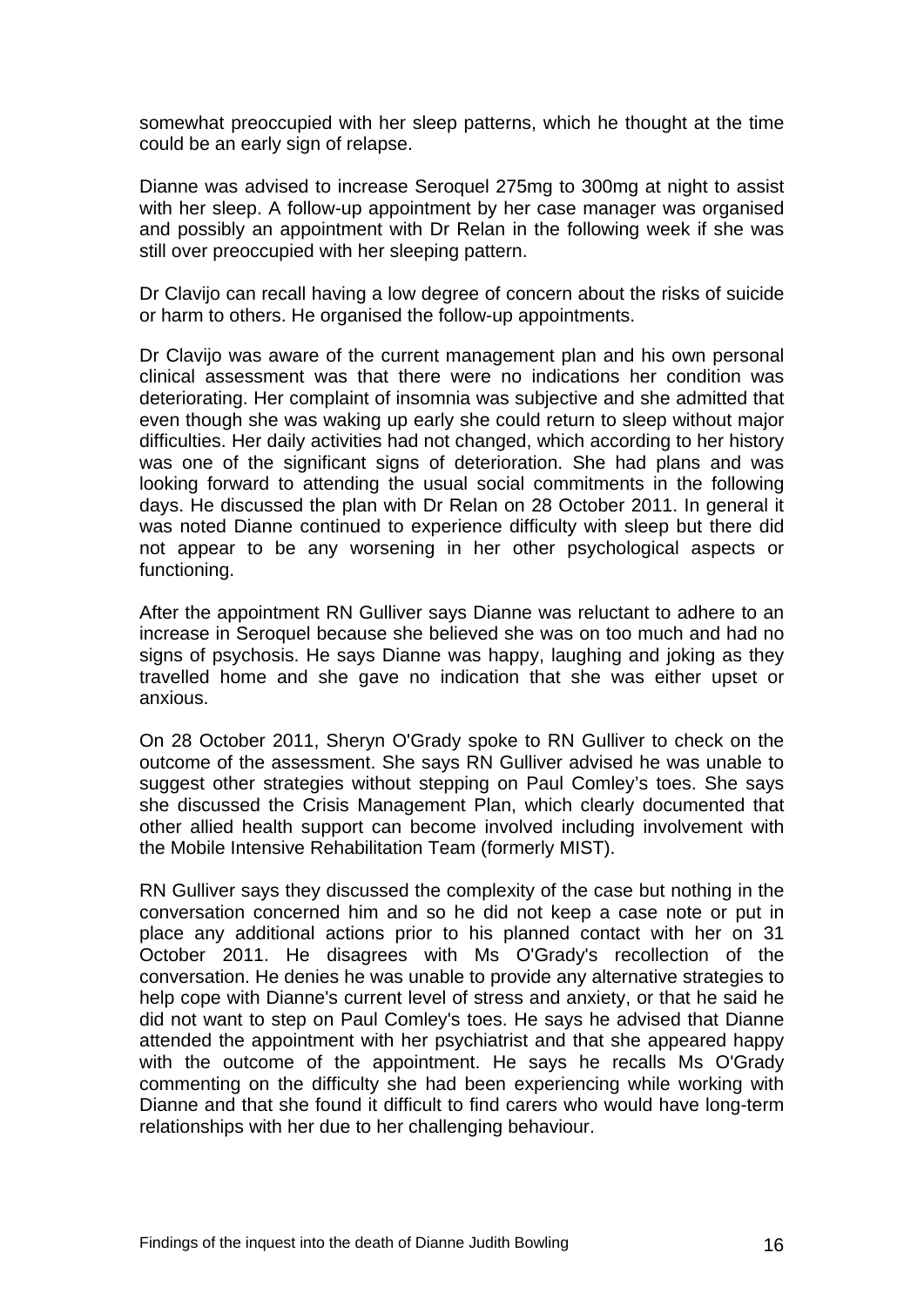He denied Ms O'Grady raised MIST as a possibility. He said this was not mentioned in her Crisis Management Plan so this would never have been a viable option due to referral processes and she would not have met the entry requirements.

There is clearly a dispute between Ms O'Grady and RN Gulliver as to the content of this conversation and other conversations. In evidence Ms O'Grady said her view that RN Gulliver was dismissive was based on the language he was using, which she interpreted as downplaying the concerns and not validating the feedback by an action.

Ms O'Grady did complete relatively contemporaneous notes in her database system. She gave evidence that once entered an entry cannot be edited other than by another entry added in. Given the adverse outcome for Dianne was still to come, there is no reason why she would not be reflecting in her notes a reasonably accurate version of events, and to that extent I accept her evidence generally as to the content of conversations she had with RN Gulliver.

However, RN Gulliver's attitude to these conversations was clouded by the Crisis Management Plan he was working from, which noted Ms O'Grady's 'suspended involvement' and he did not want to breach the client's confidentiality. He felt he could not reveal too much to alleviate her concerns.

I accept generally the evidence of Ms Underdown and Ms O'Grady that indicate RN Gulliver gave an impression of being dismissive of them during his conversations with them.

In evidence he said that Non Government Organisations (NGOs) do not have the training that clinicians have to get to the bottom of the problems facing a patient. He had concerns, probably quite rightly, with simply accepting information over the telephone, which may have been simply bogus or complete hearsay.

He also accepted he was rushed at this time with other high acuity patients and he could have sounded dismissive. He said in evidence he 'was not really the case manager' and 'needed to be careful with other patients'; an issue said by the NGO workers that he raised in his conversations with them.

All that being said, RN Gulliver did in fact take action by seeing Dianne urgently, bringing forward psychiatric assessments, and although he may have given an unfortunate impression to the NGO workers, I do not find any of his actions or inactions contributed to the outcome.

Dianne's brother Christopher spoke to her on 26, 27 and 29 October 2011 about her recent appointment with her psychiatrist and medication issues. At the time she sounded depressed. He suggested she look forward to an outing she was taking with a support worker from the Commonwealth Respite Service on 30 October 2011 and to watching a favourite Elvis Presley movie later that day. He said he felt it would be okay to wait until Monday. He told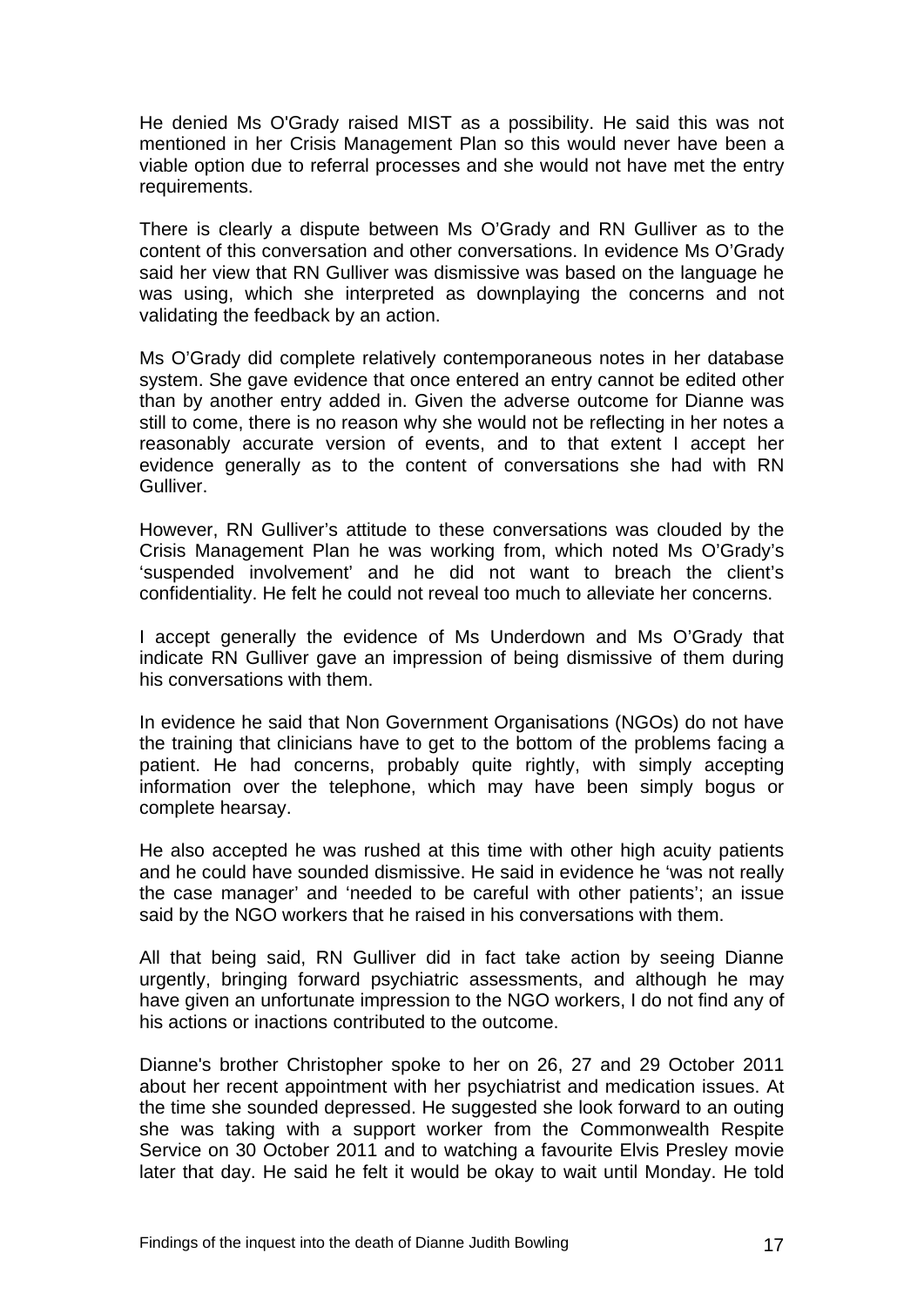Dianne to get through the weekend and he would take her to the emergency department on Monday.

On 30 October 2011, Ms McNee rang Dianne's brother asking why Dianne was not responding. He went to her address with Ms McNee and was able to enter through an unlocked security screen and front door. This surprised him, as his sister was security conscious and would usually have both doors locked. He also found the keys to the front door in full view on a piece of furniture. This was also out of character.

Mr Baker found his sister in her bedroom lying on her bed neatly covered with a small blanket. She was already deceased.

#### <span id="page-19-0"></span>**Critical Incident Review**

A critical incident review was conducted by the hospital in conjunction with other stakeholders from the community. The review indicated that Commonwealth Respite Service and Burnie Brae had some concerns about Dianne in the weeks before her death and felt she was deteriorating with some signs of increasing anxiety and being vague that were non-specific but had been seen previously.

## <span id="page-19-1"></span>**Expert Report of Dr J Reddan**

Dr Jill Reddan provided a report to the coroner. Dr Reddan is a Consultant Psychiatrist with extensive experience in both private and public mental health services as well as providing expert reports.

Dr Reddan said in her opinion RN Gulliver was appropriately experienced to take over case management for the four weeks whilst the usual case manager was on leave. She stated she was unable to comment on the adequacy of the handover to RN Gulliver as she was not aware of what was said. However, she says the documentation for the case was adequate for RN Gulliver to reasonably quickly come up to speed with Dianne's case.

She made the observation that a change in case manager and/or treating doctor creates a discontinuity in patient care and always creates cracks through which patients may fall. She says there are always subtleties about a patient, which cannot be adequately conveyed by the written word. Dr Reddan stated it needs to be kept in mind mental health staff can vary in their capacity to convey, by written word, nuance and subtlety.

Dr Reddan said that whilst RN Gulliver's communication with the nongovernment organisations was not ideal, at some level he did process the concerns raised as demonstrated by his discussions concerning Dianne with the attending medical staff; accessing an early appointment with a psychiatrist; and by visiting her in her home a day earlier than he had planned.

Dr Reddan was of the view RN Gulliver did escalate the concerns to her treating doctor and did adhere to the Crisis Management Plan. There was certainly an increase in contact with Dianne when concerns were raised about her.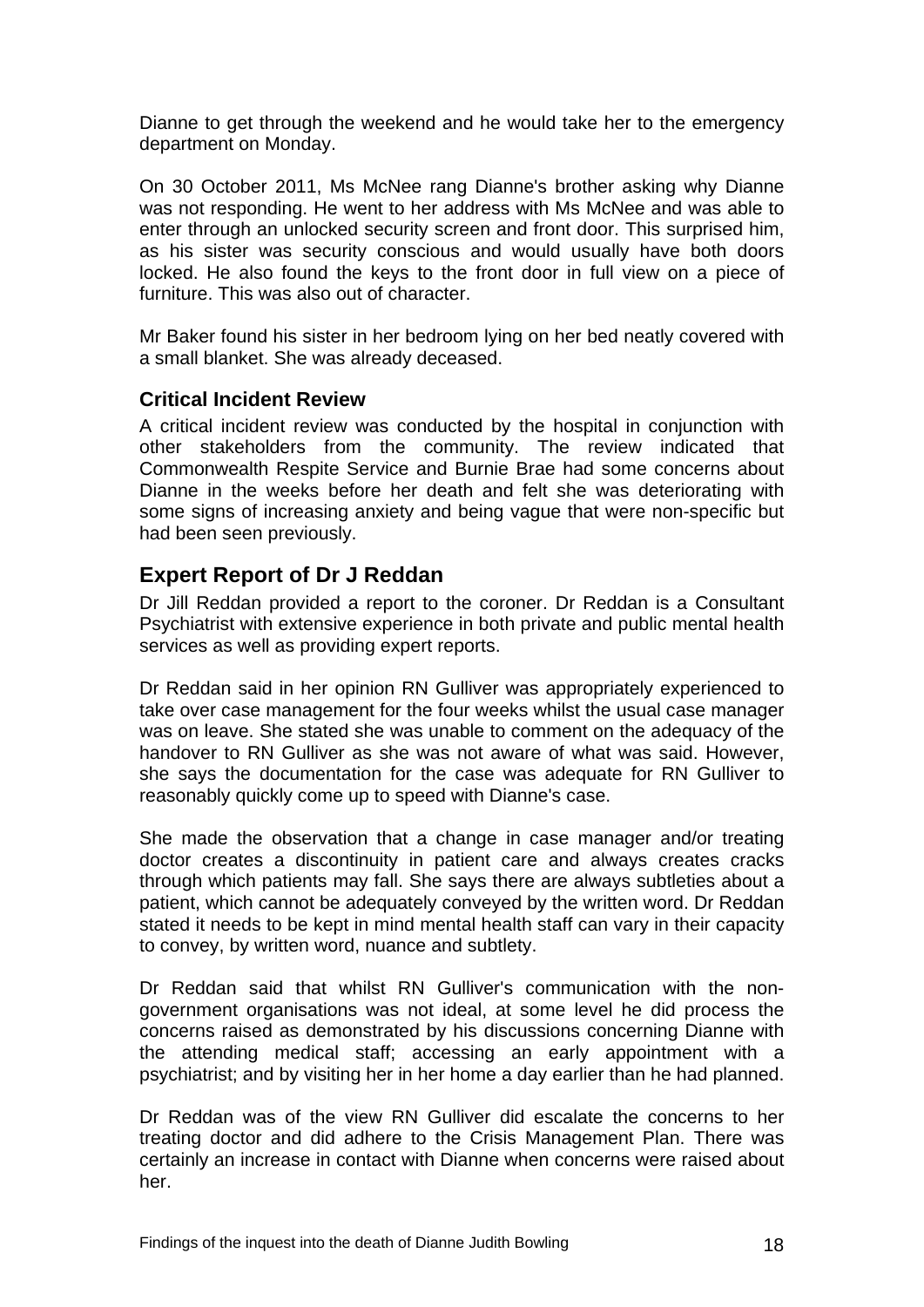Dr Reddan is of the view that Dianne's presentation to Dr Clavijo did not warrant admission. She stated that his documentation and approach to her case was reasonable given the information available to him at that time. Dr Clavijo states he discussed the matter with Dr Relan the next day but this was not documented in the records. It was definitely planned for Dr Relan to see her early the next week.

Dr Reddan stated that the clinical history and her presentation did not indicate that the Acute Care Team should have become involved and in any event, it is likely that Dianne took the overdose some time on 29 October which probably would have been before the Acute Care Team would have scheduled to visit or call her.

Dr Reddan also opined that medication management was consistent with most clinical practice guidelines and was common practice amongst conservative psychiatrists.

Dr Reddan stated it was unclear from the notes when Dianne was first prescribed metoprolol however she had been taking it for years. It was likely given her history of hypertension that this was originally prescribed for this and it is unlikely the prescription was initiated by mental health staff.

Dr Reddan stated she was unclear why Dianne was prescribed two different anti-psychotic drugs, olanzapine and quetiapine but she stated that over the years the doses had not been excessive or very high.

Sodium valproate is an anti-epileptic drug but it is commonly used in mood disorders, particularly Bipolar. Dianne had been prescribed lithium years before and it was somewhat unclear as to why this was not continued. However Dianne was extremely resistant to any changes in her medication, causing her considerable anxiety. Although Dr Reddan considers that overall lithium is the preferred drug for bipolar she was not critical of Dr Relan for continuing sodium valproate and stated this was what the vast majority of psychiatrists would have done when taking over the case.

The unresolved question was whether Dianne should have been prescribed an antidepressant in view of the history. Dr Reddan noted there were arguments both for and against.

Dr Reddan noted that the question as to who should be prescribing psychotropic medication and how often and in what quantities is always difficult. She noted that Dianne's overdosing previously had been restricted to only three occasions in a woman who had a very lengthy history of Bipolar Disorder. In addition, talk of suicide or suicidal threats was not a major feature of Dianne's case. Thus restricting the number of people prescribing to her, or the frequency or the amount of tablets provided was not indicated in her case. Indeed, the risk of being overly restrictive is that the wrong message can be given to the patient, worry the patient or place more of a burden on the patient and the services. This could increase the risk the patient will cease taking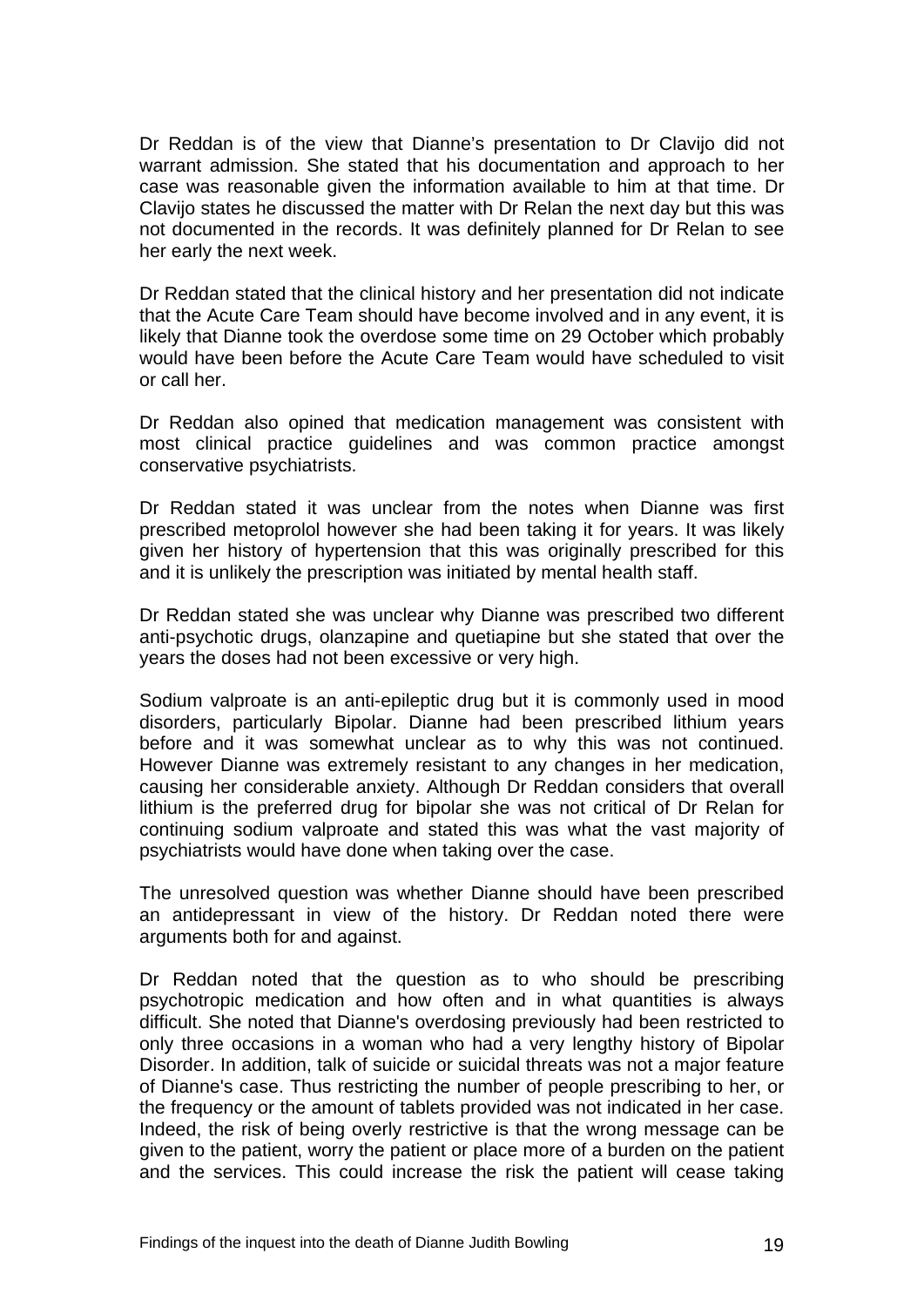medication and it was known that medications improve the patient's quality of life, and reduces the incidence of relapses, morbidity and mortality.

Dr Reddan stated that procedures, policies or work instructions can be a support or guide to good practice in health care, but they are never a substitute for good training, supervision and common sense.

Dr Reddan however was critical of some of the hospital's policies, in particular 'Navigating the Metro North Mental Health Service-TPCH'. Specifically it recommended some behaviours or practices which Dr Reddan considered should not be recommended. For instance, it suggests that if someone has a mental health concern about an individual they are supporting, they are to decide whether the concern is an emergency or not. In Dr Reddan's view, asking a community support worker to decide whether a situation is an emergency or not is not within their training or expertise. To suggest that the individual must present to their closest Emergency Department or to ring 000 is basically suggesting to the support worker that it is still their problem. It is delegating to support workers, an assessment and decision which are difficult for even experienced mental health staff.

Dr Reddan considered that Emergency Departments are the last place that mental health patients should be directed to unless there is no other option. Telephoning 000 was essentially putting the responsibility on to the Queensland Police Service or the Queensland Ambulance Service.

Dr Reddan considered that a much better policy was titled 'Communicating with the Mental Health Service – TPCH'. She considered this was a far more sensible document in that the community support worker is encouraged to ring the principal service provider. She was concerned about communicating by generic e-mail accounts given these may not be accessed for hours or days at that time.

Dr Reddan stated that the overall procedure for case management was lengthy and very comprehensive but, by necessity, it is important that such policies or procedures not be overly prescriptive, as one of the essential roles and assets of a case manager is flexiblity.

Dr Reddan stated it was unclear from the material how frequently patients were discussed in a multidisciplinary team meeting or at a case review although there were comprehensive care plans documented in the file. She considered it was likely that those care plans were modified after each team meeting. She considered the multidisciplinary team meeting was crucial. She stated it was unclear to her how brief notes from those meetings were documented. She considered it was a crucial omission when the Consumer Integrated Mental Health Application was developed it did not have a clear drop-down menu for multidisciplinary team meetings or case reviews.

Dr Reddan stated that it would be good practice for a relieving case manager to, where possible attend a case review about the patient prior to taking over their care. She stated it was next to impossible to develop a procedure or a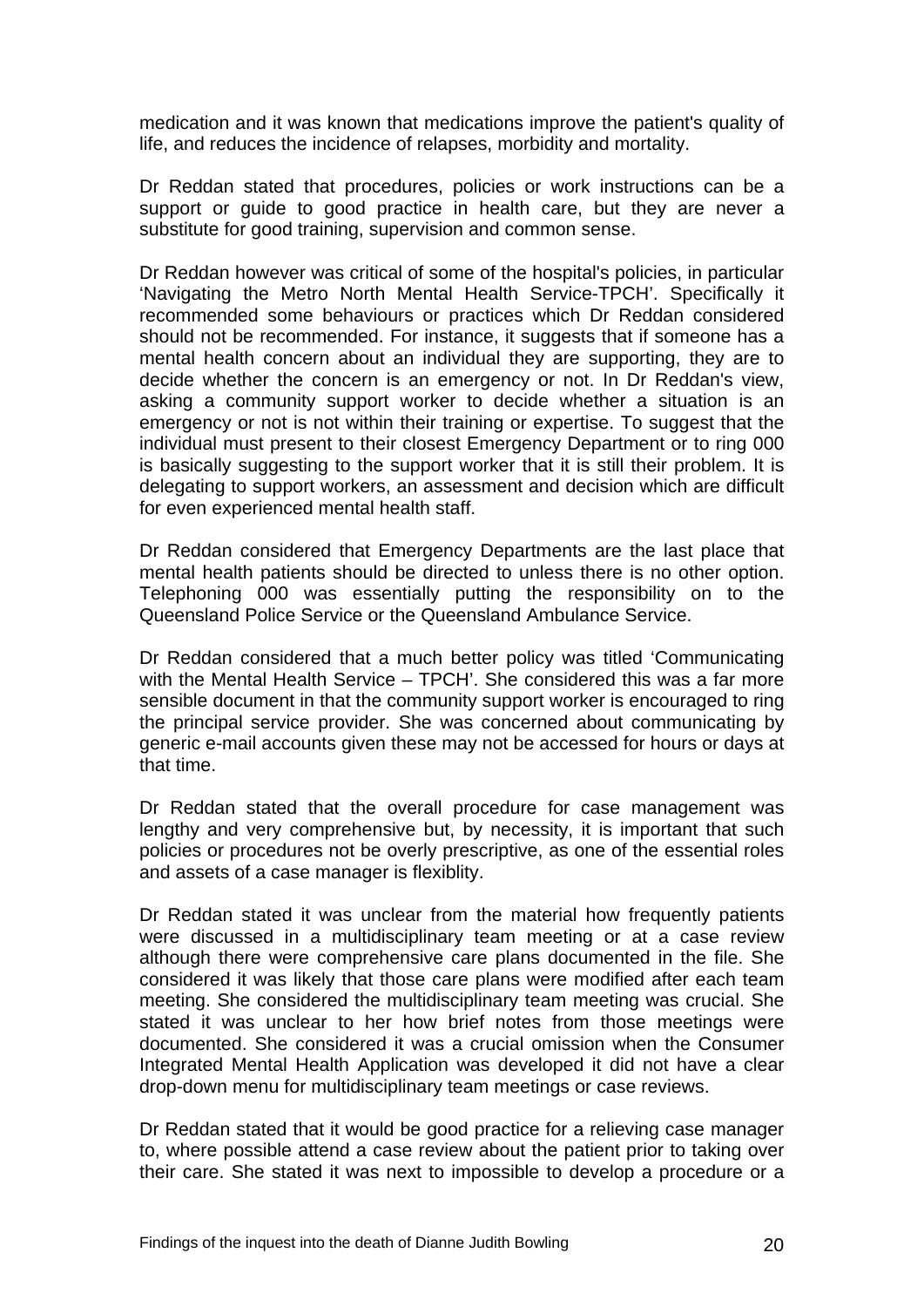policy about handovers during absences of a psychiatrist, registrar or case manager. How extensive any handover should be depends on the patient and it is likely to be simplified if the documentation about the patient is good.

Dr Reddan stated it was clear from the material that Dianne suffered from Bipolar 1 Disorder as well as a Generalised Anxiety Disorder. The lifetime risk of suicide in individuals with Bipolar 1 is considerably higher than it is in individuals with schizophrenia, the latter of which is usually a more severely impairing condition. The rate of completed suicide in patients with Bipolar 1 is considerably greater than that of the general population.

In Dianne's case the number of suicide attempts she had previously made was fairly low compared to many other patients with Bipolar 1.

Dr Reddan noticed in the 12 months to two years prior to her death Dianne was experiencing more episodes of melancholic depression. She says efforts were made by the treating team to improve the quality of her life and to reduce the risk of relapse by increasing her community supports. She says whilst appropriate, at the same time there was a risk too many people may have been stressful to Dianne. She also noted Dianne's reluctance to attend respite and to undergo ECT.

## <span id="page-22-0"></span>**Response by the PCH to issues raised by Dr Reddan**

Dr Jacinta Powell is the Clinical Director of Metro North Mental Health. She provided a statement recording her response to the issues raised by Dr Reddan.

In 2011 there were a number of ways patients could access medication. For a small number of patients, they would attend their GP who would prescribe medication with input from psychiatric medical staff. However, most patients would either be given a prescription by the treating doctor at the service to take to their local chemist or it would be dispensed by the hospital pharmacy.

Ms Bowling was quite committed to managing her own medications and was aware of what she was taking when she needed new prescriptions. She obtained her medication by taking the prescriptions to a community pharmacy.

Dr Powell considered that given the history of overdoses were limited to three episodes in 1992, 1999 and 2009, it would not have been practical to limit her supply of medication over many years and if attempted would almost certainly have resulted in her running out of medication and becoming unwell. It would also have limited her autonomy and increased her dependency on others for care.

Dr Powell also provided a response with respect to be matters raised by Dr Reddan in her report concerning the documents titled 'Navigating the Metro North Mental Health Service' and 'Communicating with the Mental Health Service-TPCH'.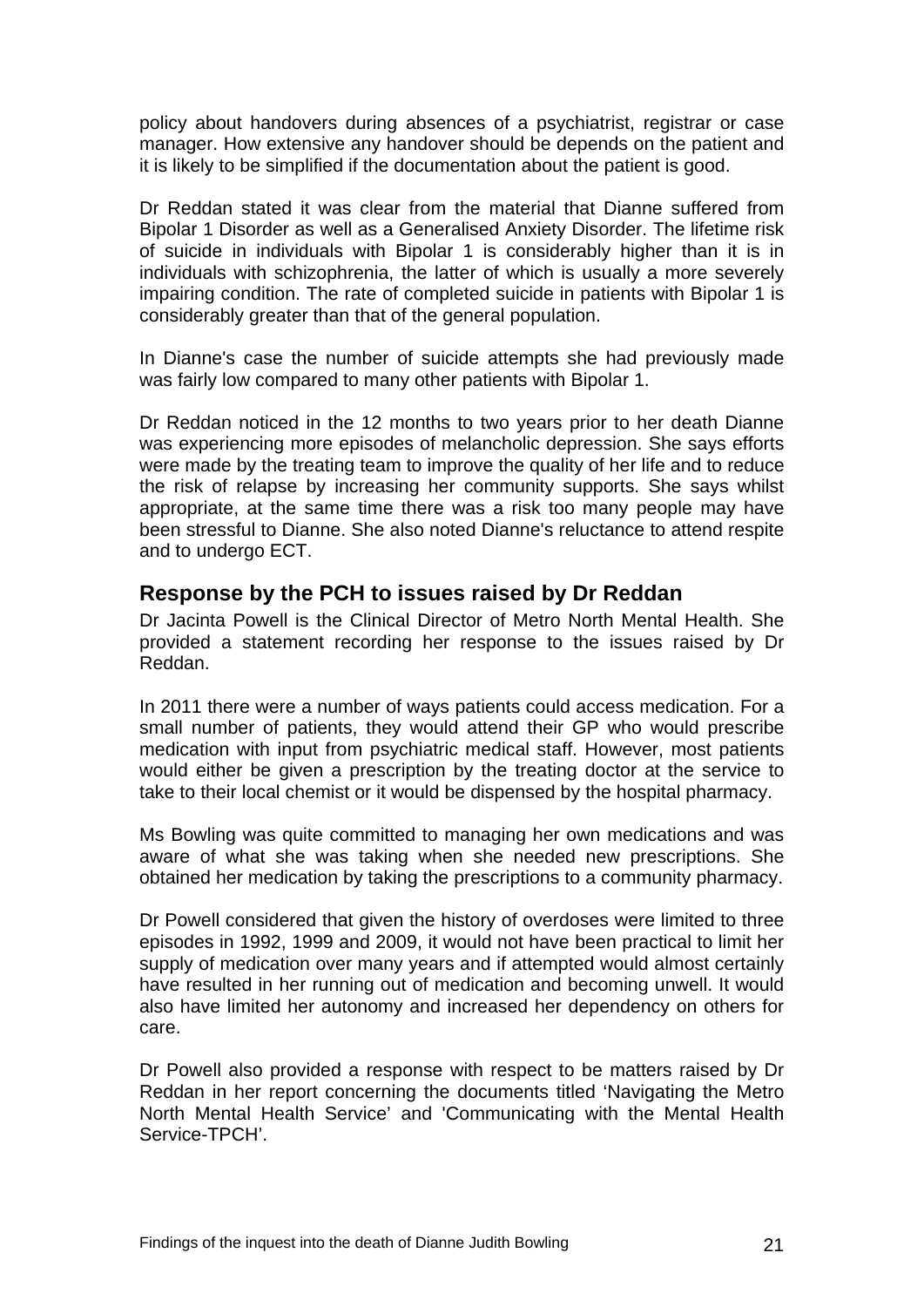Both these documents were developed in 2011 in response to feedback from external agencies which found it difficult to understand how the mental health service operated or how best to raise issues of concern and communicate with the most appropriate person.

Dr Powell does not agree with Dr Reddan that a support worker or carer could not understand a prompt to consider if there was an emergency or not. She was of the opinion that on balance it would be better if such workers or carers err on the side of caution and called for immediate help for emergency services rather than delay by contacting a case manager who may not be immediately available or a mental health clinician who may not know the person.

Dr Powell noted the concerns about having a person taken to the emergency department as an option of last resort and agreed that whilst it should only occur when there was no other option, in the event of an emergency this is the safest point of initial assessment.

Dr Powell stated that the PCMHS has mental health clinicians in the emergency department around the clock. Their role is to assist people with suspected mental illness from the point of triage, through medical clearance and then they are generally taken through to the mental health service assessment area for further treatment and possible admission. Assessment generally happens in parallel with an emergency department assessment or instead of such an assessment following initial triage. She stated that this ensures the safety of patients and staff across a variety of presentations that present via emergency services and avoids the problem of a long waiting time in the emergency department.

Dr Powell stated that only emergency services such as police and ambulance are required to take patients to the emergency department. People who bring themselves in or come with carers or support workers are able to come directly to the mental health service assessment area between 8am and 9pm Monday to Friday and 9am to 5pm on weekends and can see mental health clinicians for assessment, bypassing the emergency department.

Dr Powell noted that Dr Reddan was supportive of the document 'Communicating with the Mental Health Service-TPCH' but was critical of the use of generic e-mail accounts. The document was written specifically for nongovernment and community support organisations. The use of a generic email account was a deliberate decision by the service and came about in response to specific communication issues identified by teams. The generic email accounts are accessed each morning by the intake worker for each team and monitored over the course of the day. Prior to implementation of generic e-mail addresses, when a message or e-mail had been left for an individual case manager there were sometimes delays particularly when a case manager was unexpectedly away on sick leave or out of the office.

Dr Powell stated that although the criticisms were not supported, there is always scope for improvement and these documents have been placed on the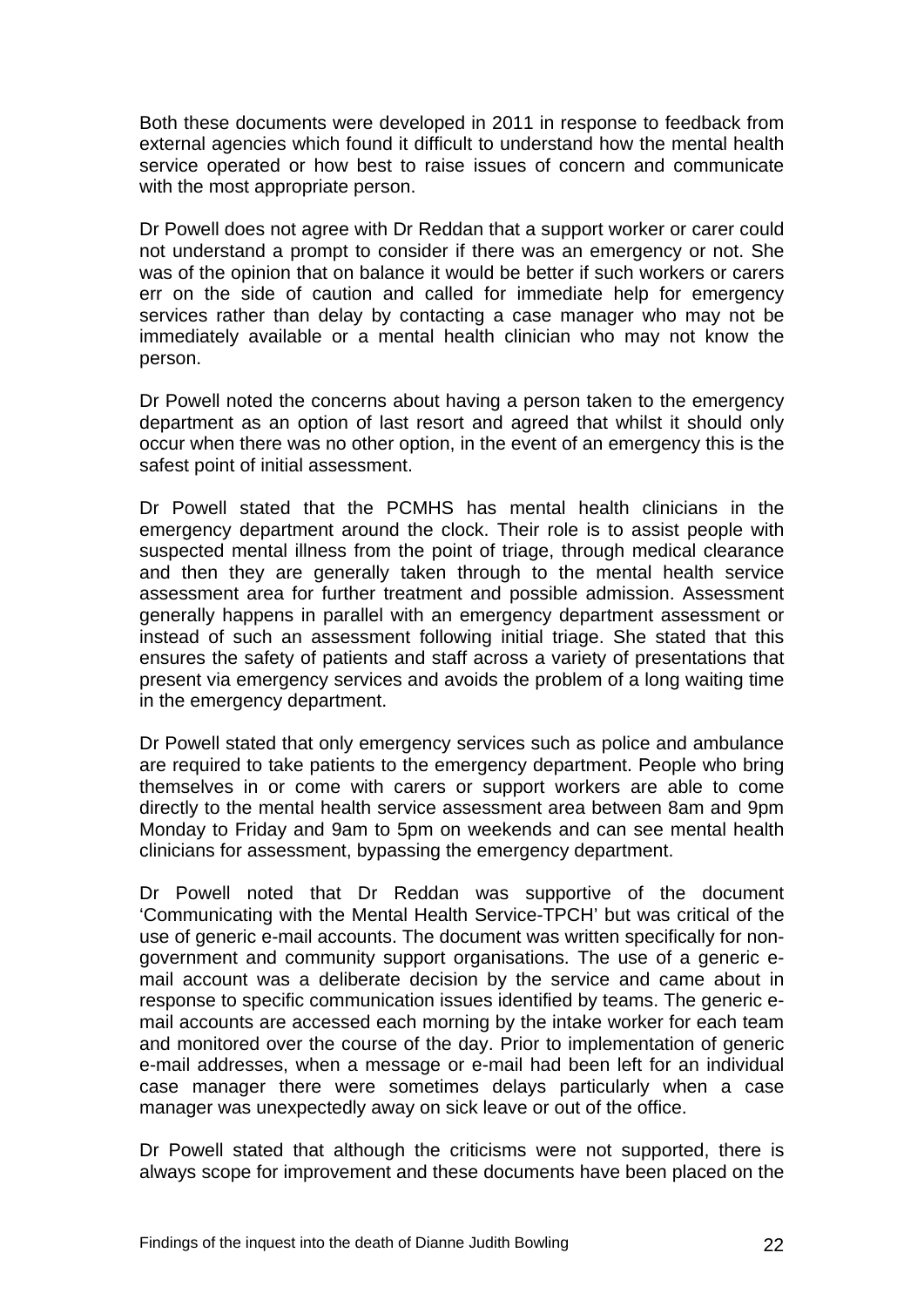agenda for an interagency meeting that is to occur shortly, to review the currency and utility of the documents and include consideration of the concerns raised.

Over the last two years the service has developed a prospectus approach to education, training and communication with the community, non-government organisations, consumers and carers.

'The Recovery Support Services Courses and Resources Prospectus' for July to December 2014 has recently been published electronically and will be distributed to agencies. A workshop available to consumers, carers and support agencies is scheduled for 30 July 2014 entitled 'Navigating the mental health service and accessing support systems within the community'.

#### <span id="page-24-0"></span>**Conclusions on the issues**

#### <span id="page-24-1"></span>**How and what caused Dianne's death**

The issue raised here is whether or not the ingestion of a toxic level of metoprolol by Dianne was with an intent to take her own life or whether it was simply a case of misadventure or accident.

There had been three previous occasions when Dianne overdosed with her prescribed medication and which, at least in the medical records, were considered suicide attempts. These events occurred in 1992, 1999 and 2009.

Dr Reddan noted that the number of suicide attempts was fairly low compared to many other patients with Bipolar 1. Dr Reddan noted the lifetime risk of suicide in individuals with Bipolar 1 is considerably higher than that of the general population and higher than those suffering from even more severely impairing mental health conditions.

It is evident that Dianne had been experiencing more frequent episodes of unwellness including melancholic depression.

It is also evident that over the month of October 2011 Dianne was deteriorating and her brother, the community workers and Dr Relan had noticed a change in her condition which was thought to be an early sign of a relapse.

Although there is no evidence that Dianne was expressing suicidal ideation, there is also no evidence that she was known to be reckless or indifferent to compliance with taking her medication. In fact, the evidence supports that Dianne was careful and attentive to taking her medication. It is noted metoprolol was prescribed by her GP to treat her long term hypertension and she would have been well aware of how much she was to take.

In conclusion, I find it is more likely than not that Dianne took a fatal level of metoprolol with intent to take her own life and in the context of some deterioration in her mental health. I suspect she knew she was relapsing and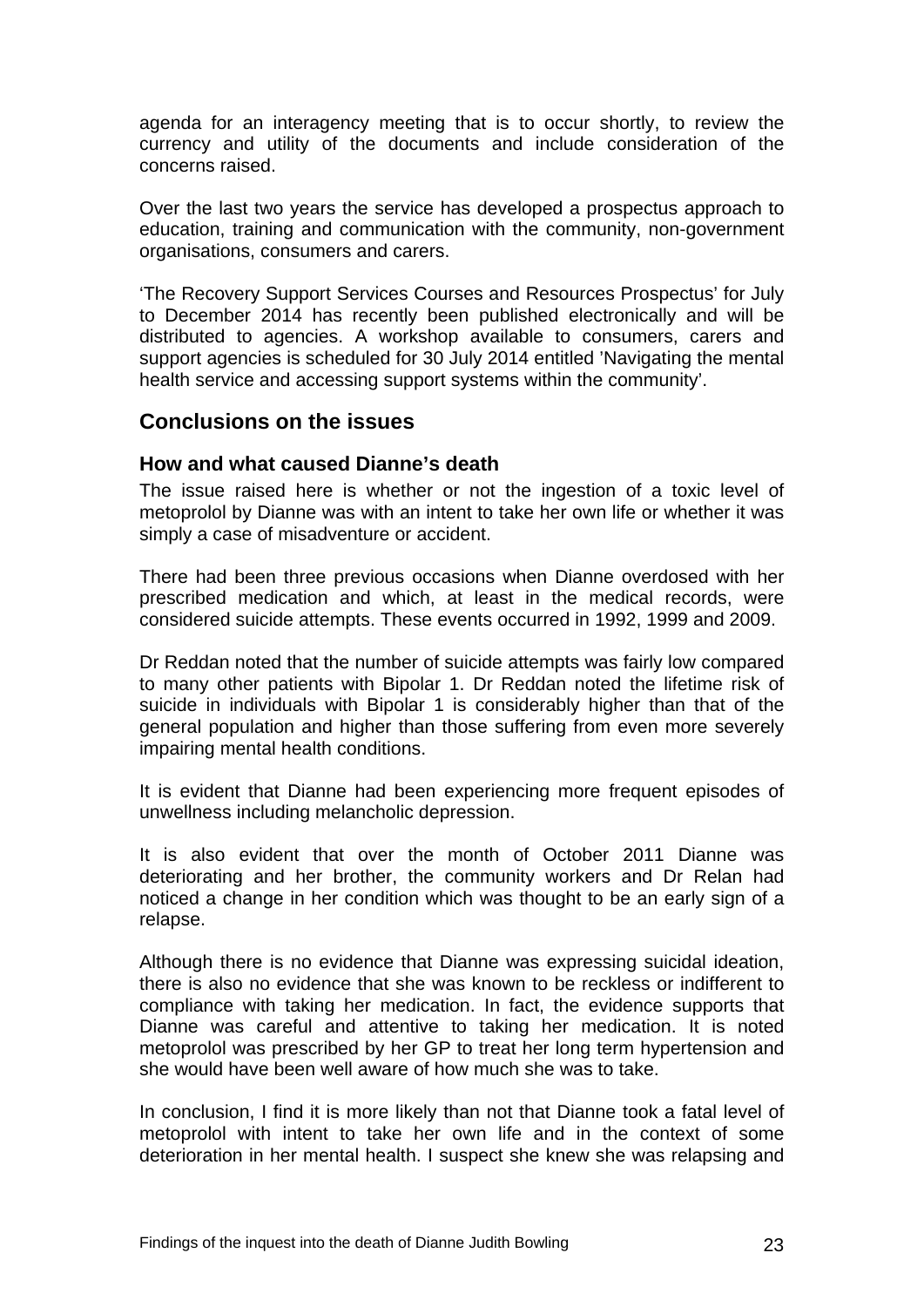knew where this was heading with another probable admission to hospital in the near future.

<span id="page-25-0"></span>**Whether the assessment and treatment of the deceased by the Prince Charles Hospital Mental Health Service, including the Community Mental Health Team was appropriate and adequate in the four weeks leading up to the deceased's death** 

Dianne was suffering from a long-term chronic mental illness of Bipolar 1 Disorder, generalised anxiety and probable melancholic depression compounded by cognitive deficits. At times her behaviour could be difficult and demanding.

Dianne's brother, Christopher Baker, provided very compassionate care and support. Dianne also had the benefit of other support from a number of community organisations who also provided some respite for her brother.

Since 2000 the principal management of her mental illness was conducted by the PCH. Dianne had a case manager assigned to her as well as a Crisis Management Plan.

The plan provided guidance about what should be considered a sign of relapse and what should be considered to be the next step in management. A number of community support staff who had been providing care to Dianne were aware of the possible signs of relapse and identified some of these in the month and weeks leading up to her death.

Dr Reddan was critical of some aspects of the complexity of the plan itself but considers it had no ultimate role in the overdose and death.

There was also clearly some confusion on the face of the medical records as to what particular plan was current. RN Gulliver was working from a plan which may have impacted on how he interacted with some of the community workers when they contacted him to advise of the possible signs of relapse.

Ultimately, how he interacted with the community workers played little part, as he did act by conducting an earlier home visit and arranging earlier psychiatric appointments. All this was performed in a timely manner.

Dr Reddan was not critical of the assessments by the case manager or Dr Clavijo and was of the opinion that the care provided to Dianne was reasonable and appropriate in the circumstances.

It is evident that Dianne was relapsing and becoming more unwell. Her cyclic history was of a pattern of relapse evolving over time and not suddenly. At the last assessment just prior to her death, it was not considered that she required an immediate admission to hospital. With the benefit of hindsight, it is possible she was more unwell than she was assessed. Dr Reddan stated that it is difficult to be able to predict when someone may suicide and patients may simply change their minds without any indication this was about to happen.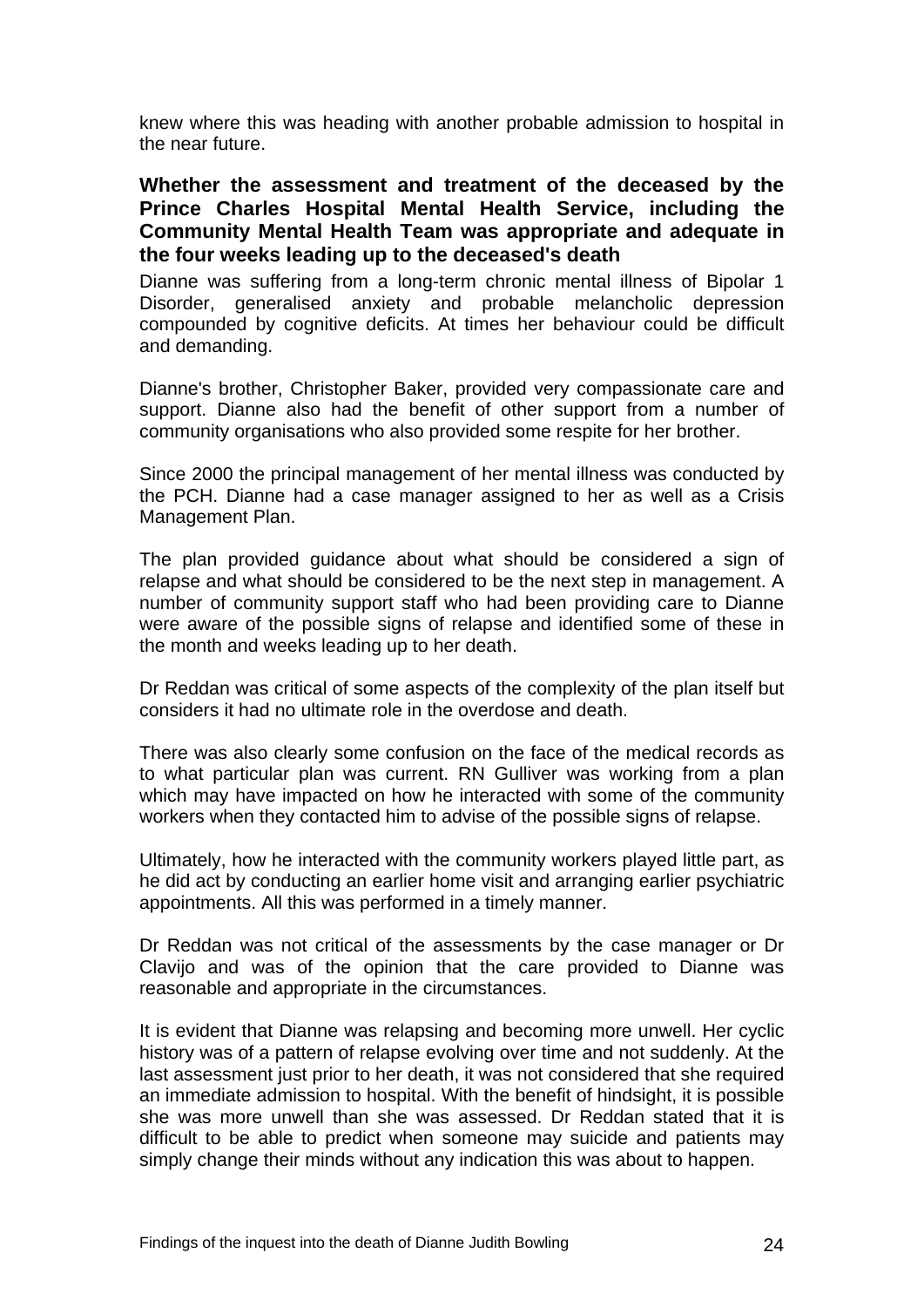The evidence does not support any adverse finding should be made concerning the assessment, care and treatment provided by the mental health service to Dianne in the months and weeks leading up to her death.

#### <span id="page-26-0"></span>**The adequacy of the policies and procedures of the Prince Charles Hospital**

Concerns have been identified regarding the Crisis Management Plan. Dr Reddan considered it was well intentioned but too complex.

Further, the evidence supports a finding that in this case the distribution of the plan was confused and less than ideal in that there appears to have been a number of signed and unsigned plans that were different to the one that presumably was finally approved and signed by all the appropriate parties.

It is clear however, that the reliance on the particular plans may have contributed to some of the interactions with community agencies but did not play a part or contribute to Dianne's death.

Dr Reddan agrees that the documentation and policies surrounding the new Acute Management Plans are much better and more focused.

The policy supporting the introduction of Acute Management Plans notes that the Acute Management Plan is to be saved in CIMHA and the Emergency Department Information System (EDIS) so that the most current plan is accessible to all mental health acute care teams, Department of Emergency Medicine and psychiatry services across the state. Provided that is the case then no further comment or recommendation appears to be necessary.

I assume that to ensure the efficacy of the new policy, a system of audits of compliance has been put in place. If not, then it should be.

Dr Reddan was also critical of aspects of some other procedures and in particular the one titled 'Navigating the Metro North Mental Health Service – TPCH'*.* The hospital disagrees with that view but has agreed that as there is always scope for improvement further interagency meetings will occur shortly to review the currency and utility of the documents and will include consideration of the concerns raised.

In that respect no further recommendation is considered necessary.

## <span id="page-26-1"></span>**Findings required by s. 45**

| <b>Identity of the deceased</b> $-$ Dianne Judith Bowling |                                                                                                                                                                                                                                                                                                   |  |  |
|-----------------------------------------------------------|---------------------------------------------------------------------------------------------------------------------------------------------------------------------------------------------------------------------------------------------------------------------------------------------------|--|--|
| How she died $-$                                          | Dianne died by intentionally ingesting various<br>prescribed medications and in particular a toxic<br>level of her antihypertensive medication<br>metoprolol. Dianne had been suffering from a<br>long-term debilitating mental illness and in the<br>month prior to her death was experiencing a |  |  |
|                                                           |                                                                                                                                                                                                                                                                                                   |  |  |